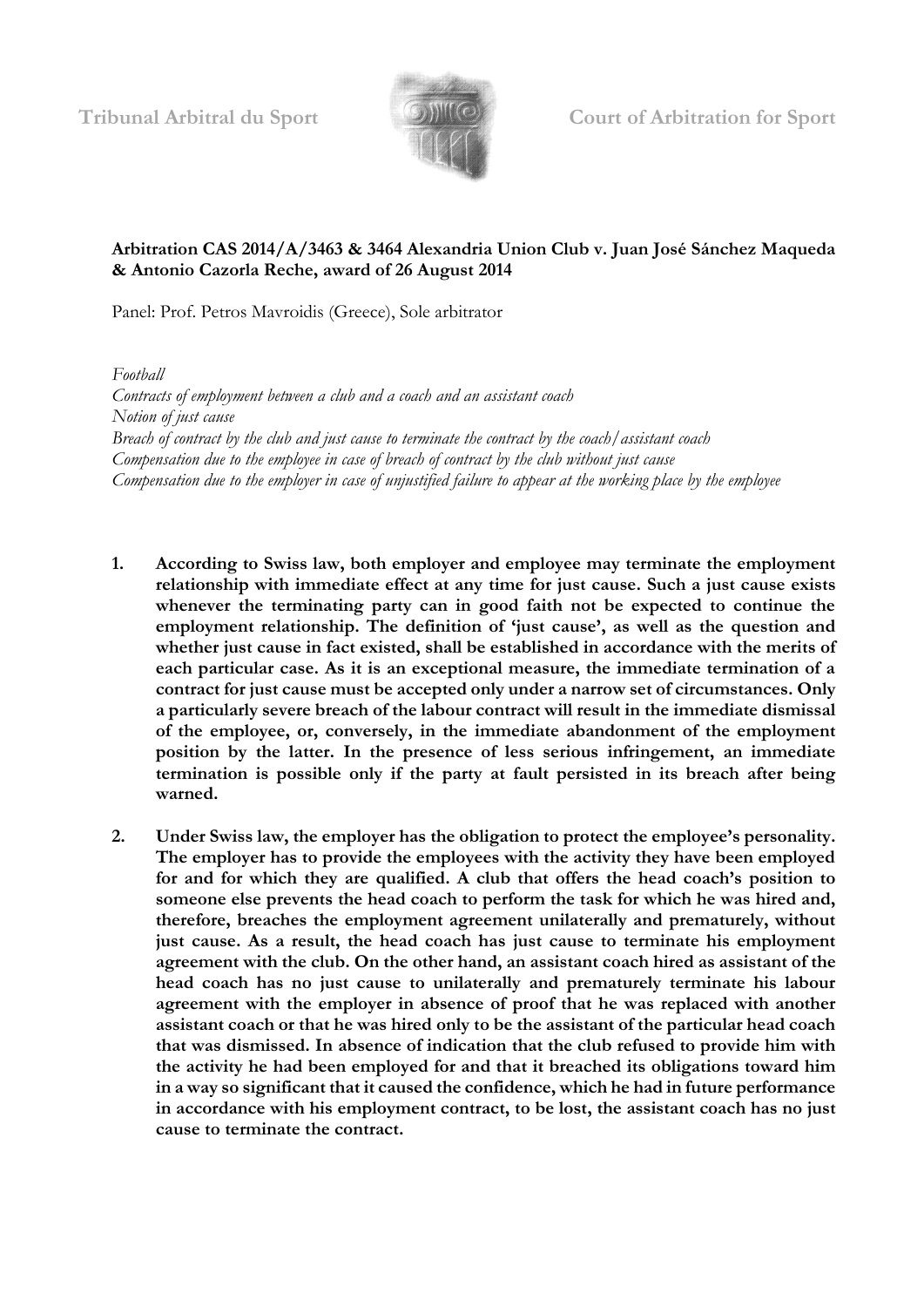- **3. If the employer dismisses the employee in the absence of a just cause, the latter shall have a claim for compensation of what he would have earned if the employment relationship had been terminated by observing the notice period or until the expiration of the fixed agreement period. However, in case of force majeure, a party can be prevented from performing all or part of its contractual obligations. An event of force majeure is beyond the parties' control. The Egyptian civil war which put an end to the 2012/2013 season and which admittedly occurred on 1 April 2013 constitutes force majeure.**
- **4. Under Swiss las, in case of unjustified failure by the employee to appear at his working place, the employer shall have a claim for compensation equal to one quarter of the employee's monthly salary. Moreover, he shall be entitled to compensation for additional damages. The employer does not need to establish any effective damage to obtain the payment of the fixed compensation of one quarter of the employee's monthly salary. However, by means of legal action or debt enforcement proceedings, he needs to claim that compensation be paid within 30 days of the failure to appear at or the unjustified leaving of the working place, failing which its petition becomes time-barred. Should the employer wish to claim further damages exceeding one quarter of the employee's monthly salary, the peremptory time limit of 30 days does not apply but the employer needs to prove the existence of an actual damage.**

## **I. PARTIES**

- 1. Alexandria Union Club (hereinafter the "Appellant" or the "Club") is a football club with its registered office in Alexandria, Egypt. It is a member of the Egyptian Football Association, itself affiliated to the Fédération Internationale de Football Association (hereinafter "FIFA") since 1923.
- 2. Mr Juan José Sánchez Maqueda (hereinafter "Mr Maqueda" or together with Mr Antonio Cazorla Reche, the "Respondents") is of Spanish nationality and is a professional football coach.
- 3. Mr Antonio Cazorla Reche, (hereinafter "Mr Reche" or together with Mr Maqueda, the "Respondents") is of Spanish nationality and is a professional football coach.

## **II. FACTUAL BACKGROUND**

## **II.1 Background facts**

4. Below is a summary of the relevant facts and allegations based on the Parties' written and oral submissions, pleadings and evidence adduced. References to additional facts and allegations found in the Parties' written and oral submissions, pleadings and evidence will be made, where relevant, in connection with the legal analysis that follows. While the Sole Arbitrator has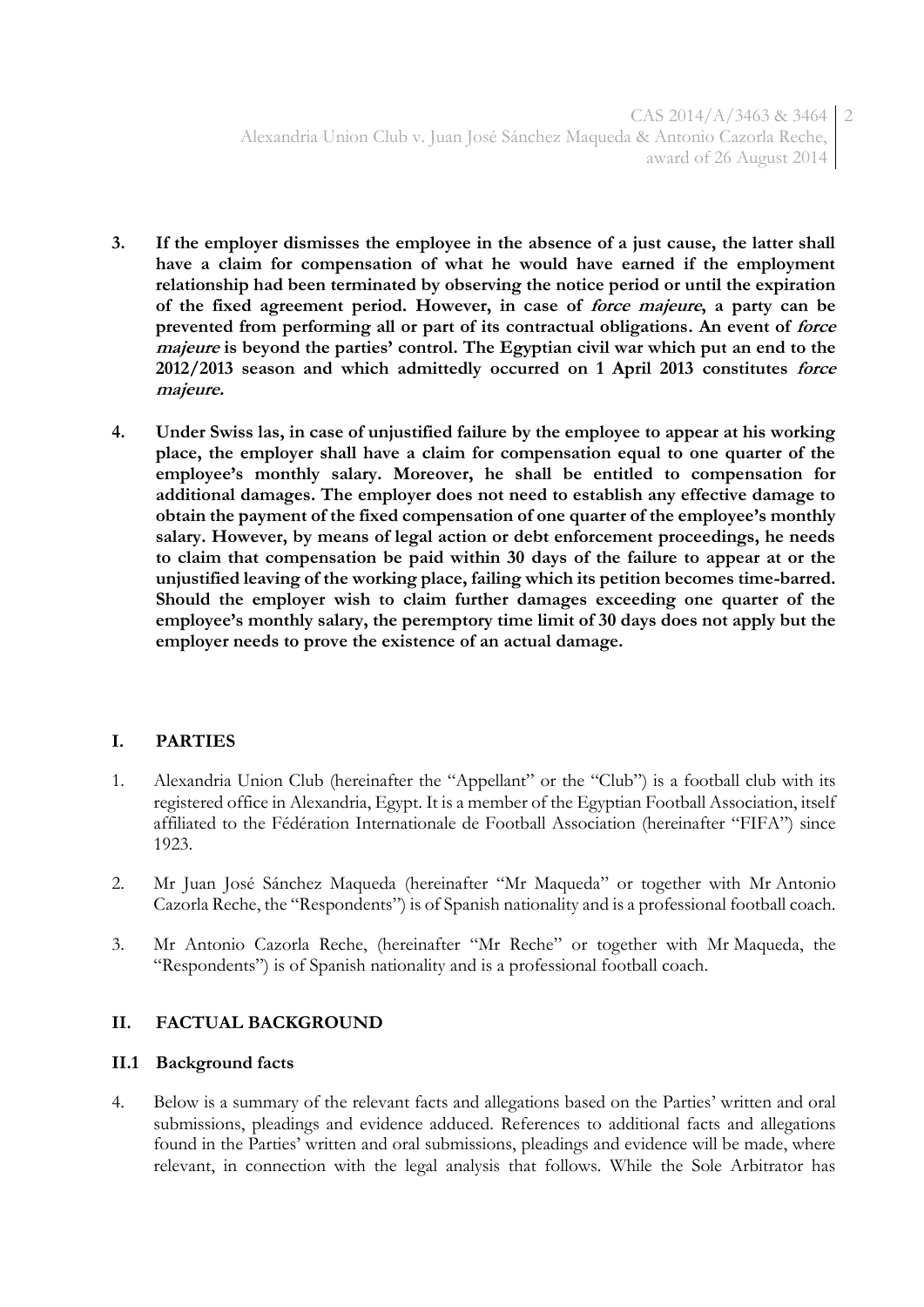considered all the facts, allegations, legal arguments and evidence submitted by the Parties in the present proceedings, he refers in his Award only to the submissions and evidence he deems necessary to explain his reasoning and final decision.

## **II.2 The contractual relationship between the Parties**

- 5. On 1 July 2012, the Appellant and Mr Maqueda entered into a labour agreement, the main characteristics of which can be summarised as follows:
	- It is a fix-term agreement for one season, effective from 1 July 2010 until *"the end of the football season 2012/2013"*.
	- Among other obligations, Mr Maqueda committed himself to train the Appellant's first team.
	- In exchange for his services and according to Article 4 of the Labour Agreement, Mr Maqueda was entitled to a *"net total monthly salary of \$ 31,650 USD, of which an upfront payment as a Contract Success gesture of \$ 83,350 USD will be deducted and provided to [Mr Maqueda] upon the signing and effectiveness of this contract. Therefore the [Mr Maqueda] is to receive a \$ 25,000 USD net salary due at the end of each calendar month during the term of this contract".*
- 6. The same day, the Appellant also signed with Mr Reche a similar contract to the one passed with Mr Maqueda, save that Mr Reche was hired *"in his capacity as Assistant of the Head coach"* and was entitled to a *"net total monthly salary of \$ 13,460 USD, of which an upfront payment as a Contract Success gesture of \$ 41,600 USD will be deducted and provided to [him] upon the signing and effectiveness of this contract. Therefore [Mr Reche] is to receive a \$ 10,000 USD net salary due at the end of each calendar month during the term of this contract".*
- 7. It is undisputed that the Respondents received their "sign-on" fee (respectively USD 83,500 and USD 41,600) as well as their monthly wages for July, August, September and October 2012.
- 8. Before the end of the year 2012, the Respondents' labour agreement was prematurely terminated. In this regard, the Parties' submissions differ significantly as to the fact which lead to the actual end of their contractual relationship and as to who must bear responsibility for it:
	- According to the Appellant: Because of the political crisis in Egypt, the Appellant failed to pay in time the Respondents' wage for November. As a consequence, the Respondents refused to work, leaving the Appellant's first team without trainers in the wake of the beginning of the Egyptian League. The Appellant was therefore compelled to find another coach in the person of Mr Ahmed Sary, who accepted to *"take care of the team as a volunteer in this critical situation till the return back of the [Respondent and his assistant]".* On 4 December 2012, the Appellant issued two cheques in relation with the payment of the November salaries but the Respondents refused them and insisted to be paid in cash*. "Since cash was not available at that time, the Club promised the [Respondents] to pay their salaries of November 2012 on the 15th of December 2012 and they friendly agreed. When the Club failed to pay the salary in cash on the 15th of December 2012, the coaches had a quarrel with the Club's Accounts Manager and had an*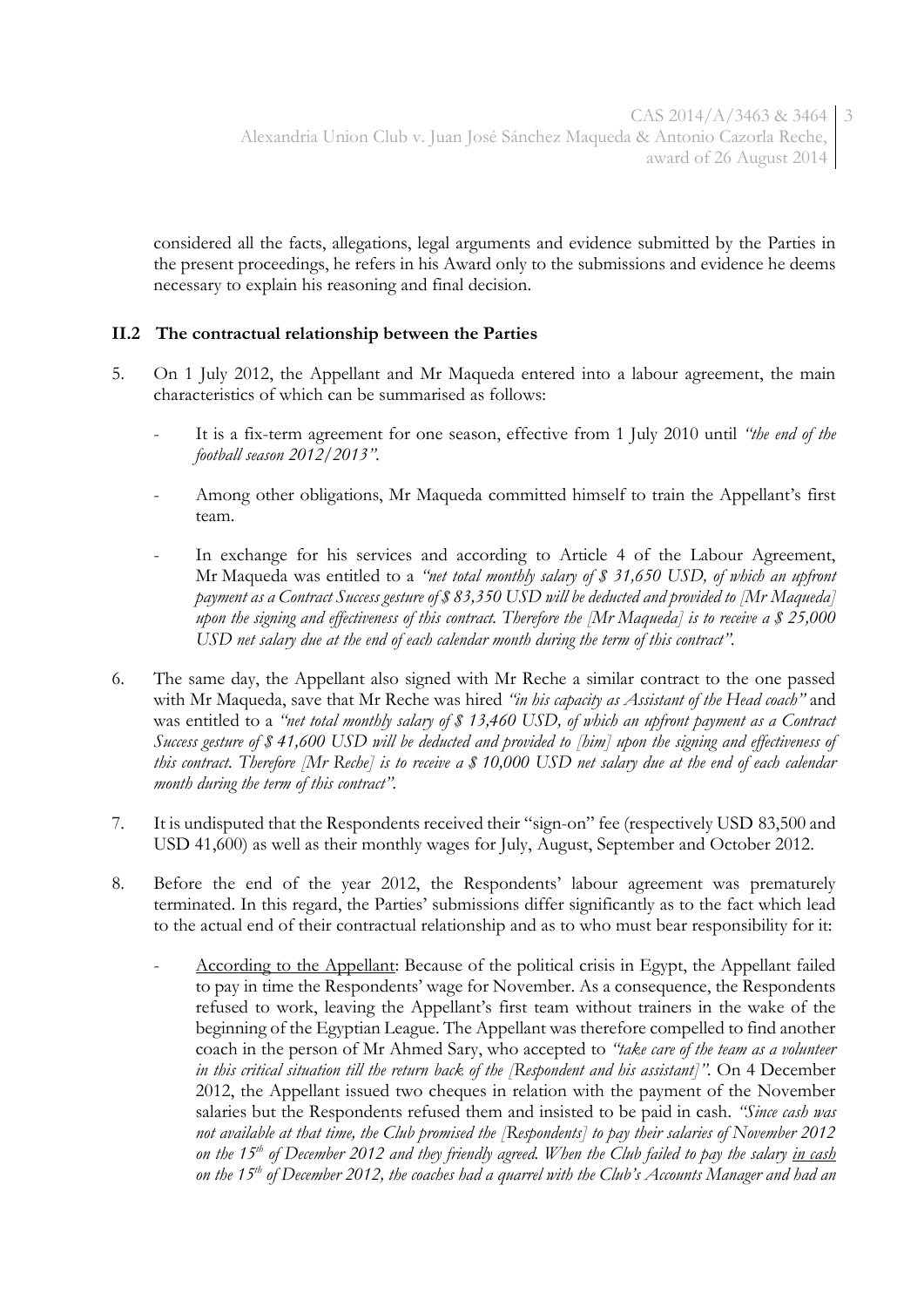CAS 2014/A/3463 & 3464 4 Alexandria Union Club v. Juan José Sánchez Maqueda & Antonio Cazorla Reche, award of 26 August 2014

*oral fight with Efat El Sadat, the then Chairman of the Board (…) [The Respondents] gave the Club three days to pay the salaries of both November and December in cash".* The Appellant was unable to respect this deadline. In any event, the Respondents had no just cause to unilaterally terminate their respective employment contract with immediate effect. The Appellant had always carried out its obligations timely and exhaustively, with the exception of the payment of the salaries for November 2012. The Respondents took advantage of the Club's first contractual failure, to try to create a misleading appearance of "just cause" for terminating their employment relationship and for providing legitimacy to the recent negotiations, which they were carrying out with another club.

- According to the Respondents: Because of the pressure from the fans as well as from some members of the Club's management, the Appellant wanted to bring an end to the employment relationship with the Respondents. The Club, therefore, agreed to pay to them a certain amount in compensation for the early termination of their respective labour agreement. A settlement was to be submitted by the Appellant for the Respondents' approval prior to Christmas. On 15 and 16 December 2012, the Appellant published on its website the decision of its board of directors to rescind the labour agreement with Mr Maqueda and to hire Mr Ahmed Sary as a new coach. This news received an important echo in the media. In such an uncomfortable context, the Respondents urged the Appellant to *"speed up with the wording of the termination contracts but the Club, once more, requested patience".* On 17 December 2012, the Appellant published on its website another press release, showing the new coach training its first team.
- 9. On 18 December 2012, the Respondents filed a joint complaint before the local police accusing the Appellant of having hired another coach and, as a result, of having breached their respective employment agreement. In their statement to the police, the Respondents claimed that their employer failed to fulfil its contractual as well as its financial obligations towards them. According to the police report, the Respondents answered as follows to the questions put to them (as translated into English by the Respondents):

*"(…)*

*Q: What is your name?*

*A: [Mr Maqueda]*

*Q: What is your complaint?*

*A: I signed a contract with [the Appellant] to be the general coach of the First Football team since July 2012 till the end of the season. Yesterday, we found that another management is training the team officially without terminating our contract, so the club violated the contract and failed to fulfil its financial obligation toward us.* 

*Q*: *When and where did that happen?*

*A: It happened yesterday in Alexandria Union Club. Now, they perform their training in Alexandria Stadium.* 

*Q: What is the damage inflicted on you?*

*A: I did not receive my due payments from Alexandria Union Club. (…)*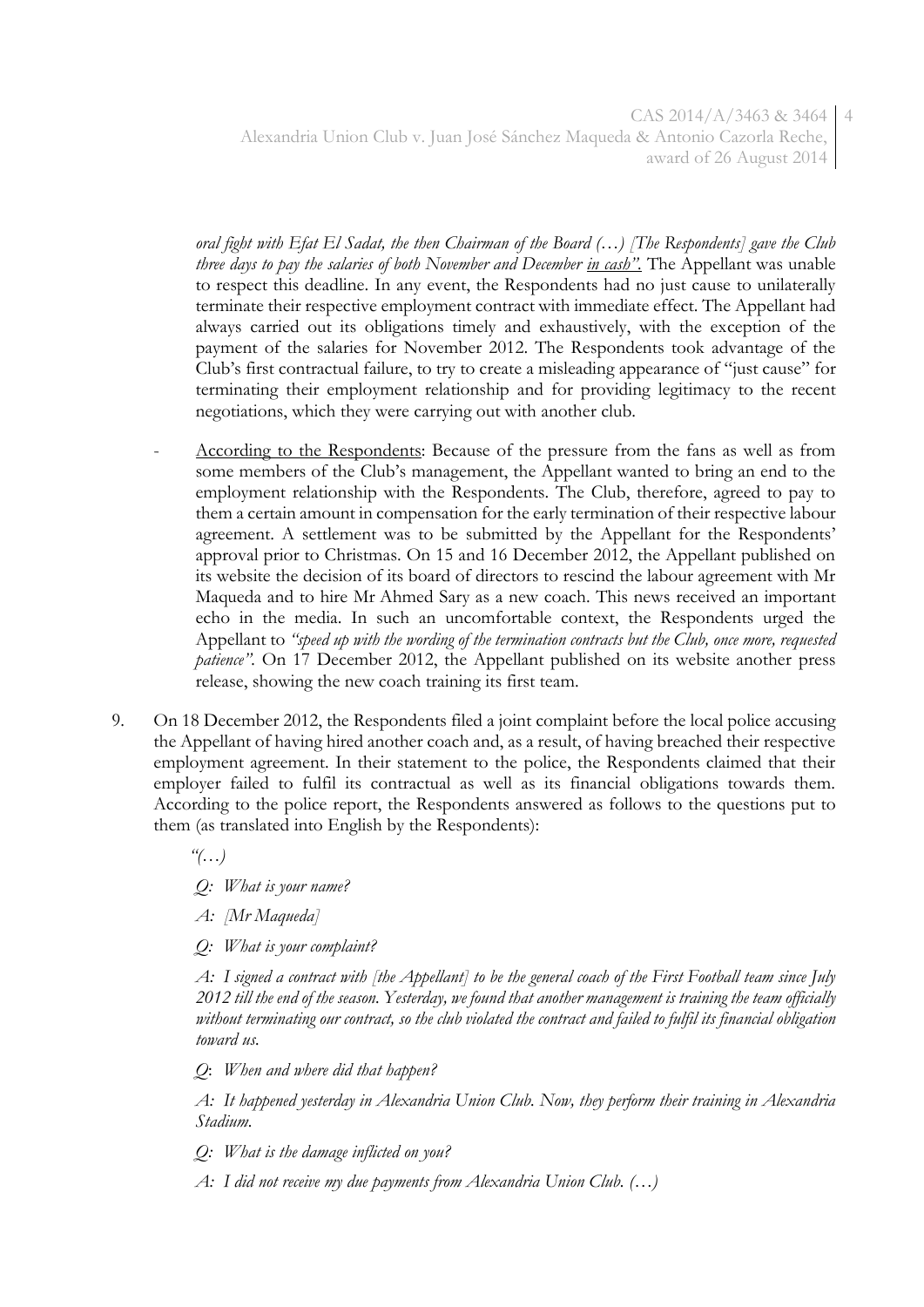CAS 2014/A/3463 & 3464 5 Alexandria Union Club v. Juan José Sánchez Maqueda & Antonio Cazorla Reche, award of 26 August 2014

- *Q: What is the purpose of filing this report?*
- *A: To take the necessary legal actions as a result of terminating the contract before its expiration date.*
- *Q: Do you have anything else to say?*
- *A: No (…).*

*Another claimant joined the report and stated the following:*

- *Q: What is your name?*
- *A: [Mr Reche].*
- *Q: What is your complaint?*
- *A: The same complaint of the first complainer, in my capacity as assistant coach. (…).*
- *Q: Do you have anything else to say?*
- *A: No".*
- 10. On 20 December 2012, the lawyer, who acted on behalf of the Respondents, sent a joint notification to the Appellant requesting payment of the instalments corresponding to the month of November and to the first half of December 2012, as well as of the balance (NB: remaining, unpaid sum) of the *"upfront payment"* mentioned under Article 4 of his clients' labour agreements. He insisted on the fact that late payment was a formal breach of the employment relationship. In particular, he contended that the *"Club has also incurred in a severe and flagrant violation of the Contracts consisting of the following: it is notorious and of a public domain – based on information provided by the media – that the Club has engaged two different persons to replace Mr. Maqueda and Mr. Cazorla and in order to become and play the role of the Club's Head Coach and Assistant respectively. This constitutes "de facto" a dismissal of Mr. Maqueda and Mr. Cazorla by not allowing them to perform their work and fulfil their task as contractually agreed. It means the most serious infringement of the Contracts that could occur being* **"per se" a unilateral termination of the Contracts without just cause carried out by the Club***".* As a consequence, the Appellant was required to pay within seven days USD 250,000 in favour of Mr Maqueda and USD 103,000 in favour of Mr Reche. These amounts corresponded *"to the Monthly salaries, part of the Signing on Fee and Compensation described above".*

#### **II.3 Proceedings before the Single Judge of the FIFA Players' Status Committee**

- 11. On 19 January 2013, the Respondents initiated separate proceedings with the Single Judge of the FIFA Players' Status Committee to order the Appellant to pay them the amounts indicated by their lawyer in his letter of 20 December 2012.
- 12. The Single Judge of the FIFA Players' Status Committee issued two decisions, one relating to Mr Maqueda's claim and another to Mr Reche's.
- 13. In its decision dated 28 August 2013 (*"case ref. 13-00715/cku"*), the Single Judge of the FIFA Players' Status Committee found that Mr Maqueda's position was supported by various press releases and articles recorded on file. In addition, the Single Judge of the FIFA Players' Status Committee also took into account the draft of a termination agreement, dated 25 November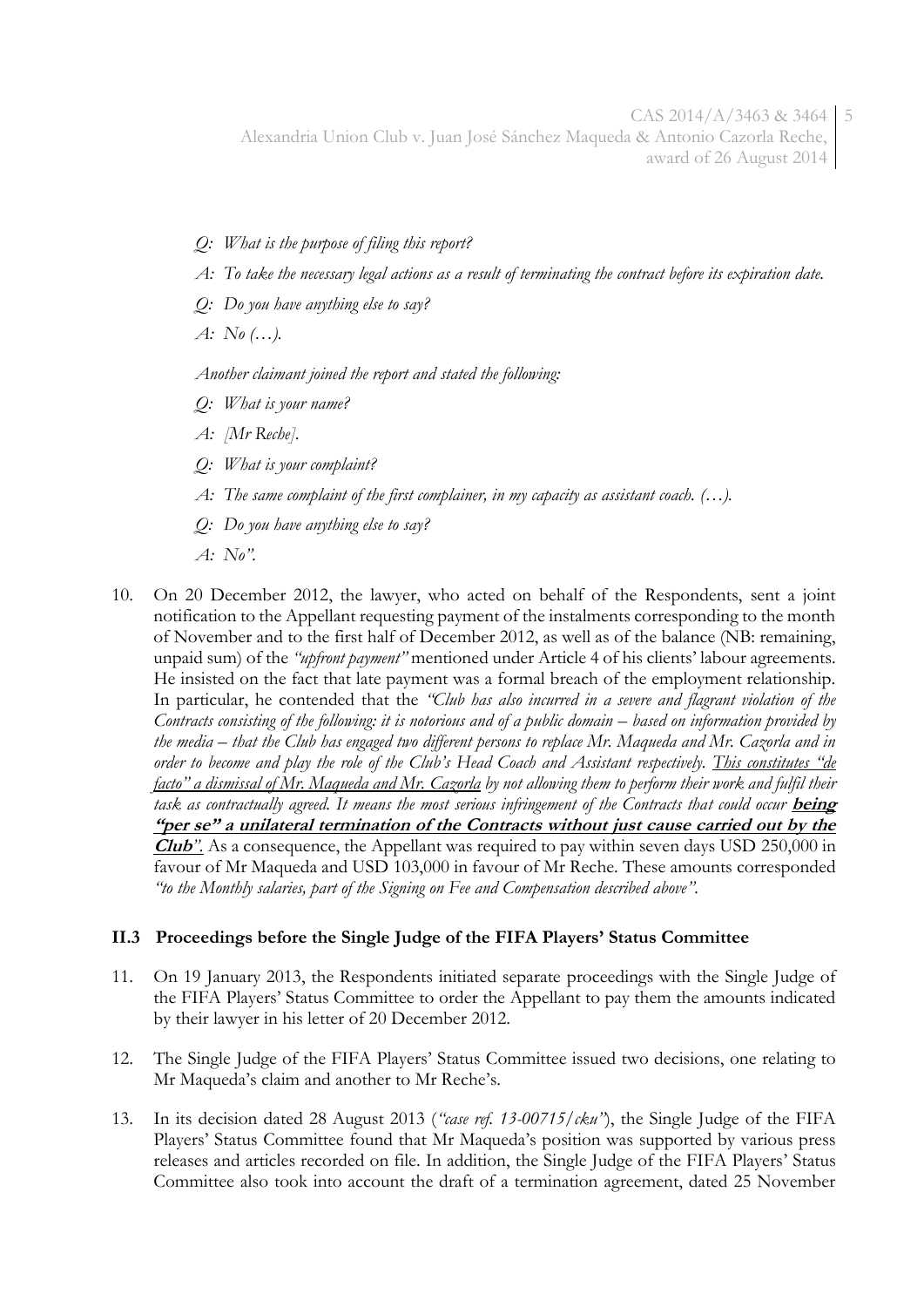2012 and filed by Mr Maqueda. This document was allegedly sent by the Appellant to Mr Maqueda and reflects the intention of the Club to make an offer to Mr Maqueda for an early buy-out of the labour agreement. In this regard, the Single Judge of the FIFA Players' Status Committee *"deemed that, by acting in this way, the [Club] had clearly demonstrated its intention to terminate the contract".* As a result, the Single Judge of the FIFA Players' Status Committee came to the conclusion that the Appellant had terminated Mr Maqueda's labour agreement. He also addressed the issue of whether the Appellant had a just cause to terminate its employment relationship with the Coach and held that it did not file any evidence establishing some kind of professional misconduct on the part of Mr Maqueda. As a consequence, the Single Judge of the FIFA Players' Status Committee decided that Mr Maqueda was entitled to receive from the Appellant *"the remaining amount due in accordance with the contract, i.e. the sum of USD 175,000 corresponding to his salary between December 2012 and June 2013 (i.e. USD 25,000 x 7 months), as compensation for breach of contract"* and *"the amount of USD 25,000 as outstanding salary"* corresponding to the month of November 2012.

- 14. As a result, on 28 August 2013 and as regards Mr Maqueda's case, the Single Judge of the FIFA Players' Status Committee decided the following:
	- *"(…)*
	- *1. The claim of (…) Juan José Sanchez Maqueda, is partially accepted.*
	- *2. (…) Alexandria Union Club, has to pay to (…) Juan José Sanchez Maqueda, the amount of USD 25,000 as outstanding salary as well as the amount of USD 175,000 as compensation for breach of contract,* **within 30 days** *as from the date of notification of this decision.*
	- *3. Within the same time limit, (…) Alexandria Union Club, has to pay to (…) Juan José Sanchez Maqueda, default interest at a rate of 5% per year on the following partial amounts, as follows:*
		- *- On USD 25,000 from 1 December 2012 until the effective date of payment;*
		- *- On USD 175,000 from 28 August 2013 until the effective date of payment.*
	- *4. Any further claims lodged by (…) Juan Jose Sanchez Maqueda, are rejected.*
	- *5. If the aforementioned amounts of USD 25,000 and USD 175,000, plus interest as established above, are not paid within the aforementioned deadline, the present matter shall be submitted, upon request, to FIFA's Disciplinary Committee for consideration and a formal decision.*
	- *6. The final costs of the proceedings in the amount of CHF 10,000 are to be paid by (…) Alexandria Union Club,* **within 30 days** *as from the date of notification of this decision, as follows: (…)".*
- 15. In another decision dated 28 August 2013 (*"case ref. 13-00716/cku"*), the Single Judge of the FIFA Players' Status Committee dealt with Mr Reche's claim against the Appellant. Its decision is merely a copy and paste from Mr Maqueda's. Only the name and the figures were changed.
- 16. As a result, on 28 August 2013 and as regards Mr Reche's case, the Single Judge of the FIFA Players' Status Committee decided the following:

*"(…)*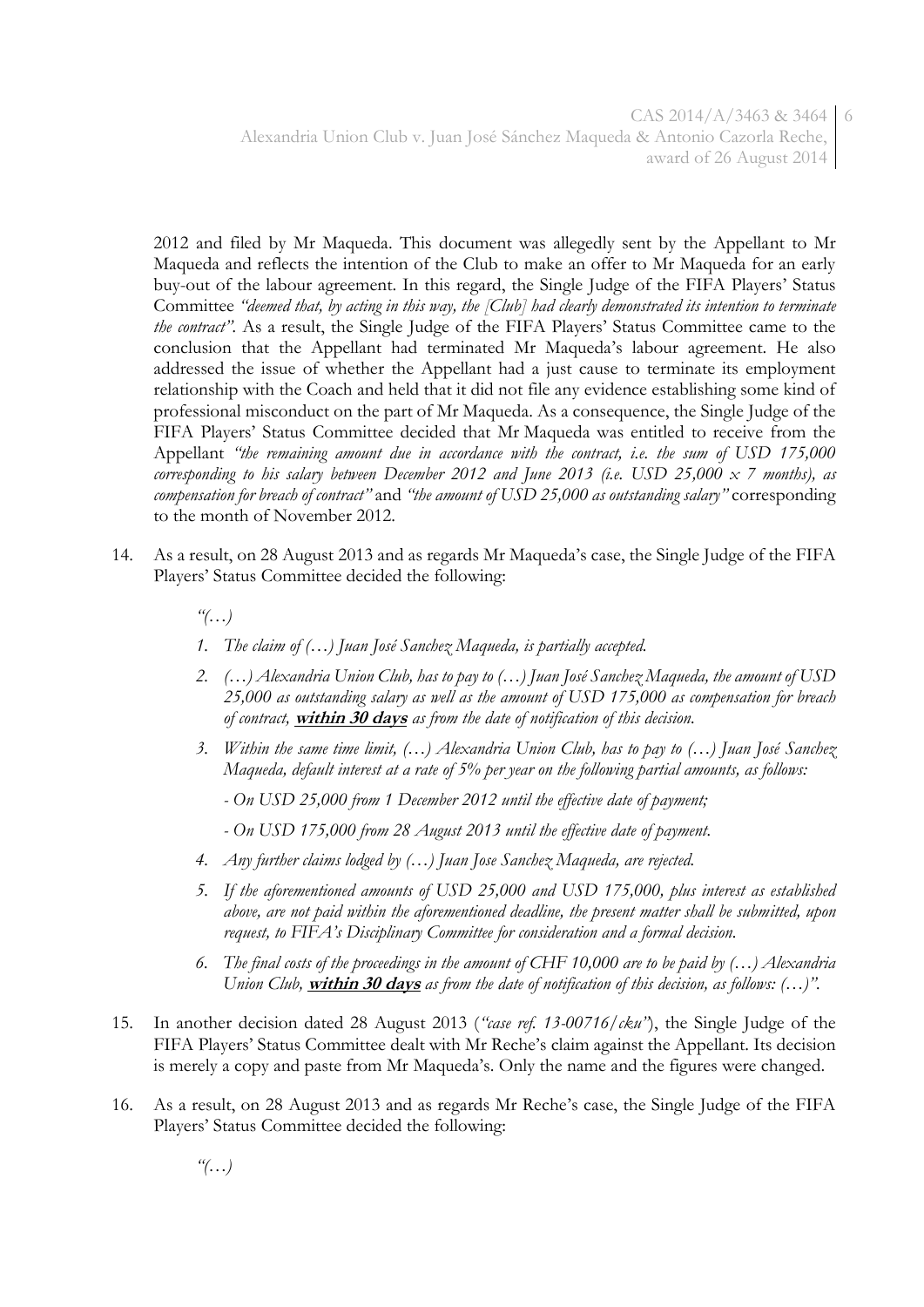CAS 2014/A/3463 & 3464 7 Alexandria Union Club v. Juan José Sánchez Maqueda & Antonio Cazorla Reche, award of 26 August 2014

- *1. The claim of (…) Antonio Cazorla Reche, is partially accepted.*
- *2. (…) Alexandria Union Club, has to pay to (…) Antonio Cazorla Reche, the amount of USD 10,000 as outstanding salary as well as the amount of USD 70,000 as compensation for breach of contract,* **within 30 days** *as from the date of notification of this decision.*
- *3. Within the same time limit, (…) Alexandria Union Club, has to pay to (…) Antonio Cazorla Reche, default interest at a rate of 5% per year on the following partial amounts, as follows:*
	- *- On USD 10,000 from 1 December 2012 until the effective date of payment;*
	- *- On USD 70,000 from 28 August 2013 until the effective date of payment.*
- *4. Any further claims lodged by (…) Antonio Cazorla Reche, are rejected.*
- *5. If the aforementioned amounts of USD 10,000 and USD 70,000, plus interest as established above, are not paid within the aforementioned deadline, the present matter shall be submitted, upon request, to FIFA's Disciplinary Committee for consideration and a formal decision.*
- *6. The final costs of the proceedings in the amount of CHF 3,000 are to be paid by (…) Alexandria Union Club,* **within 30 days** *as from the date of notification of this decision, as follows: (…)".*
- 17. On 21 November 2013, the Parties were notified of the decisions issued by the Single Judge of the FIFA Players' Status Committee (hereinafter the "Appealed Decisions").

#### **III. PROCEEDINGS BEFORE THE COURT OF ARBITRATION FOR SPORT**

- 18. On 5 December 2013, the Appellant filed a statement of appeal and an appeal brief with the Court of Arbitration for Sport (hereinafter "CAS") against each of the decisions issued by the Single Judge of the FIFA Players' Status Committee. The procedure related to Mr Maqueda was recorded under *CAS 2014/A/3463* and the one related to Mr Reche under *CAS 2014/A/3464*. In both proceedings, the Appellant submitted an application for the stay of the Appealed Decisions.
- 19. On 14 January 2014, the CAS Court Office acknowledged receipt of the Appellant's various briefs for each procedure initiated (*CAS 2014/A/3463* and *CAS 2014/A/3464*), and of the payment of the CAS Court Office fee. It also took note of the fact that the Appellant requested the case to be submitted to a sole arbitrator.
- 20. On 21 January 2014, the Respondents agreed to a Panel composed of a sole arbitrator and requested the time limit to file the answer to be fixed after the payment by the Appellant of its share of the advance of costs.
- 21. On 3 February 2014, FIFA confirmed to the CAS Court Office that it renounced its right to request its intervention in the present arbitration proceeding.
- 22. On 4 February 2014, the Appellant as well as the representative of the Respondents agreed that the same Sole Arbitrator be appointed in both procedures.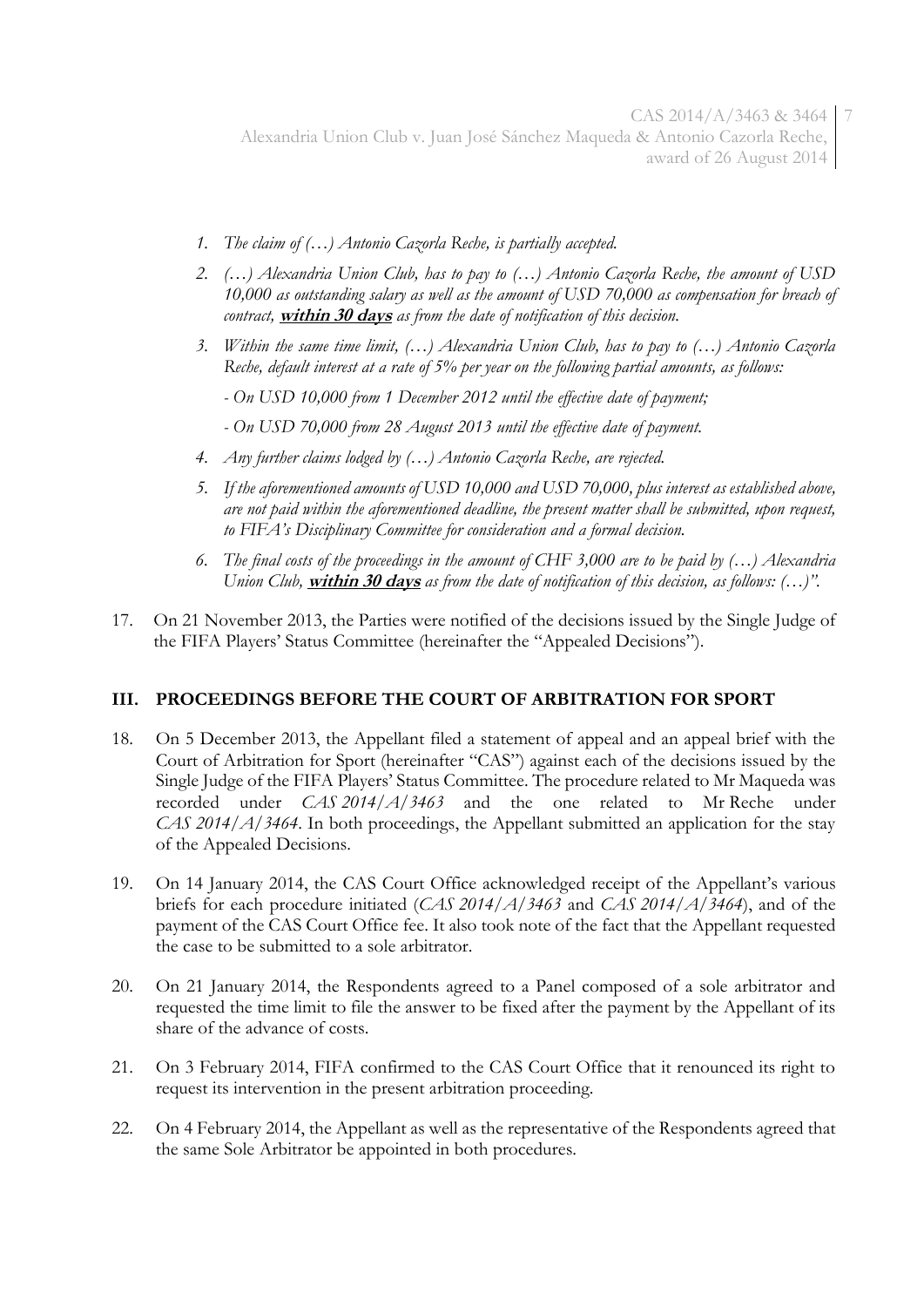- 23. In two separate orders dated 4 February 2014, the President of the Appeals Arbitration Division of the CAS dismissed the Appellant's application for the stay of the Appealed Decisions and ruled that the *"costs of the present order shall be determined in the final award or in any other final disposition of this arbitration"*.
- 24. On 2 April 2014, the CAS Court Office acknowledged receipt of the Appellant's payment of its share of the advance of costs for both procedures.
- 25. On 14 April 2014, the Respondents filed their respective answers.
- 26. On 15 April 2014, the Parties were invited to inform the CAS Court Office whether their preference was for a hearing to be held.
- 27. On 22, respectively on 27 April 2014, the Respondents and the Appellant confirmed that they wished for a hearing to be held.
- 28. On 25 April 2014, the CAS Court Office informed the Parties that the Panel to hear the two appeals had been constituted as follows: Sole Arbitrator: Mr Petros C. Mavroidis, Professor, Switzerland.
- 29. The Sole Arbitrator decided to hold a hearing, which was scheduled for 19 June 2014, with the agreement of all the Parties to the present proceedings.
- 30. Between 13 June and 1 July 2013, the Parties sent to the CAS Court Office a duly signed copy of their respective Order of Procedure.
- 31. The hearing was held on 19 June 2014 at the Hotel Lausanne Palace, in Lausanne Switzerland. The Sole Arbitrator was assisted by Mr Fabien Cagneux, Counsel to the CAS, and Mr Patrick Grandjean, attorney-at-law, who acted as *ad hoc* Clerk for this litigation.
- 32. The following persons attended the hearing:
	- The Appellant was represented by its Executive Manager, Mr Gasser Monir Rizk Shames and by Mr Karim Mohamed Aly Hussein Ahmed.
	- The Respondents were not present but were represented by their legal counsel, Mr Iñigo de Lacalle Baigorri.
- 33. At the outset of the hearing, the Parties confirmed that they did not have any objection as to the appointment of the Sole Arbitrator.
- 34. During the hearing, the Parties agreed on or confirmed the following points:
	- Procedure *CAS 2014/A/3463* and procedure *CAS 2014/A/3464* must be consolidated and the Sole Arbitrator shall render one common award.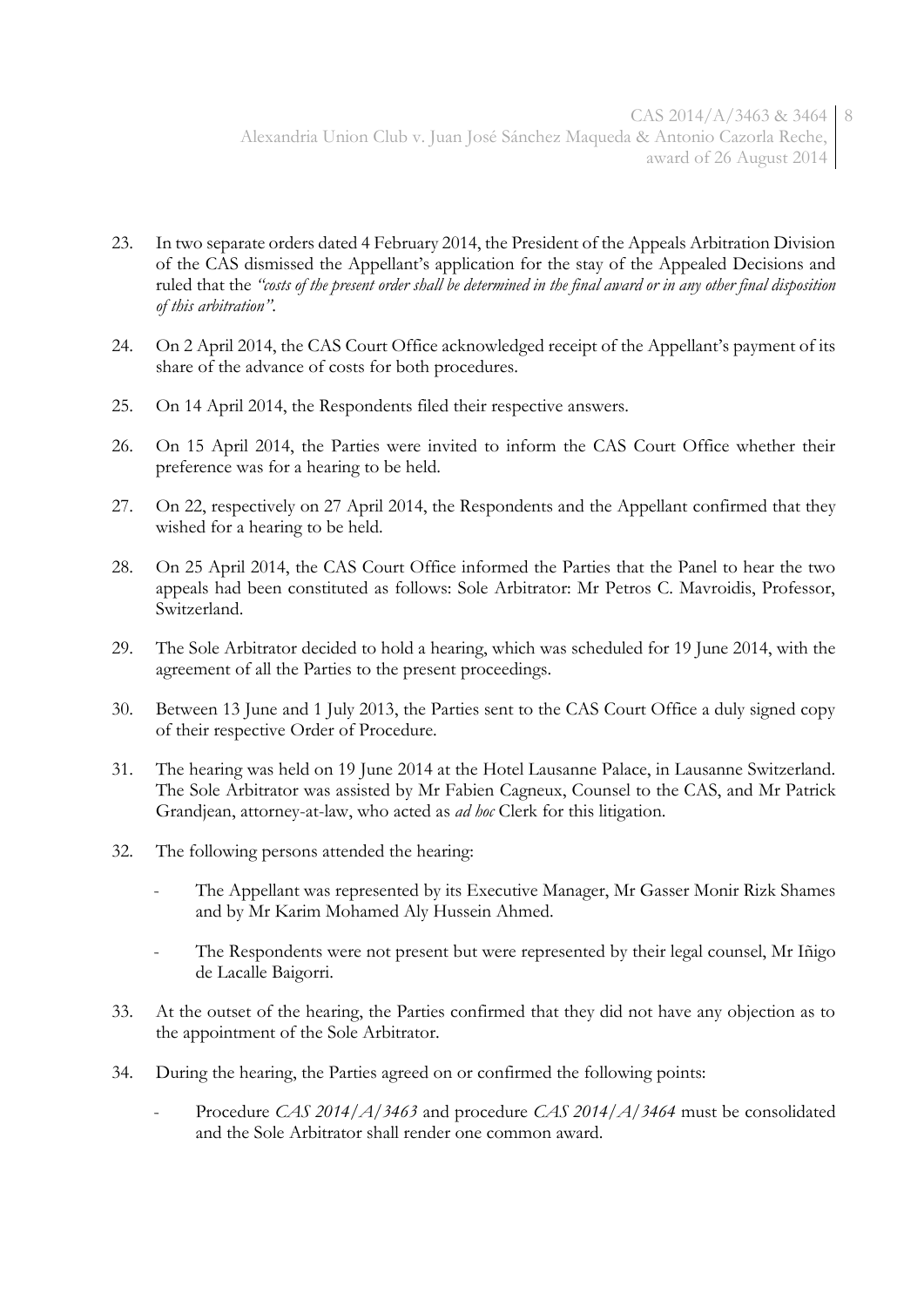- With respect to the applicable substantive law, subject to the primacy of applicable FIFA's regulations, Swiss Law shall apply to the extent warranted.
- In both procedures, the Appellant withdrew its request for disciplinary sanctions against each of the Respondents.
- The Parties will use their best efforts to resolve the dispute amicably on or before 30 June 2014.
- 35. After the Parties' closing arguments, the Sole Arbitrator closed the hearing and announced that, should the dispute not be resolved to the mutual satisfaction of the Parties, he would render his award in due course. At the conclusion of the hearing, the Parties confirmed that their right to be heard and to be treated fairly in the present proceedings before the Sole Arbitrator had been fully respected. Thus, they felt that due process had been observed.
- 36. On 1 July 2014, the Respondents informed the CAS Court Office that the Parties failed to reach an amicable settlement to their dispute.

## **IV. SUBMISSIONS OF THE PARTIES**

#### **A. The Appeal**

37. The Appellant's requests for relief were identical in procedure *CAS 2014/A/3463* and in procedure *CAS 2014/A/3464* and were as follows;

*"According to the above we do request:*

- *1) The effects of the mentioned decisions to stop immediately.*
- *2) To consider that the 2 coaches did breach their contract with our club as they left the team and Egypt without any notice and without any valid reason.*
- *3) To compensate the club about this unilateral breach of contract from the coaches side.*
- *4) To apply a sporting penalty towards the both coaches as they did left the club and breach the contract which lead the club to a very bad position at the Egyptian league.*
- *5) To apply a sporting penalty towards the both coaches as they did file a complaint at the police station which is against FIFA rules".*
- 38. During the hearing before the CAS, the Appellant confirmed that it withdrew its requests for relief  $n^{\circ}$  4) and 5).
- 39. The Appellant's submissions, in essence, may be summarized as follows:
	- The Respondents had no just cause to unilaterally terminate their labour agreement with immediate effect. The Appellant had always carried out its obligations timely and exhaustively, with the exception of the payment of the salary for November 2012. The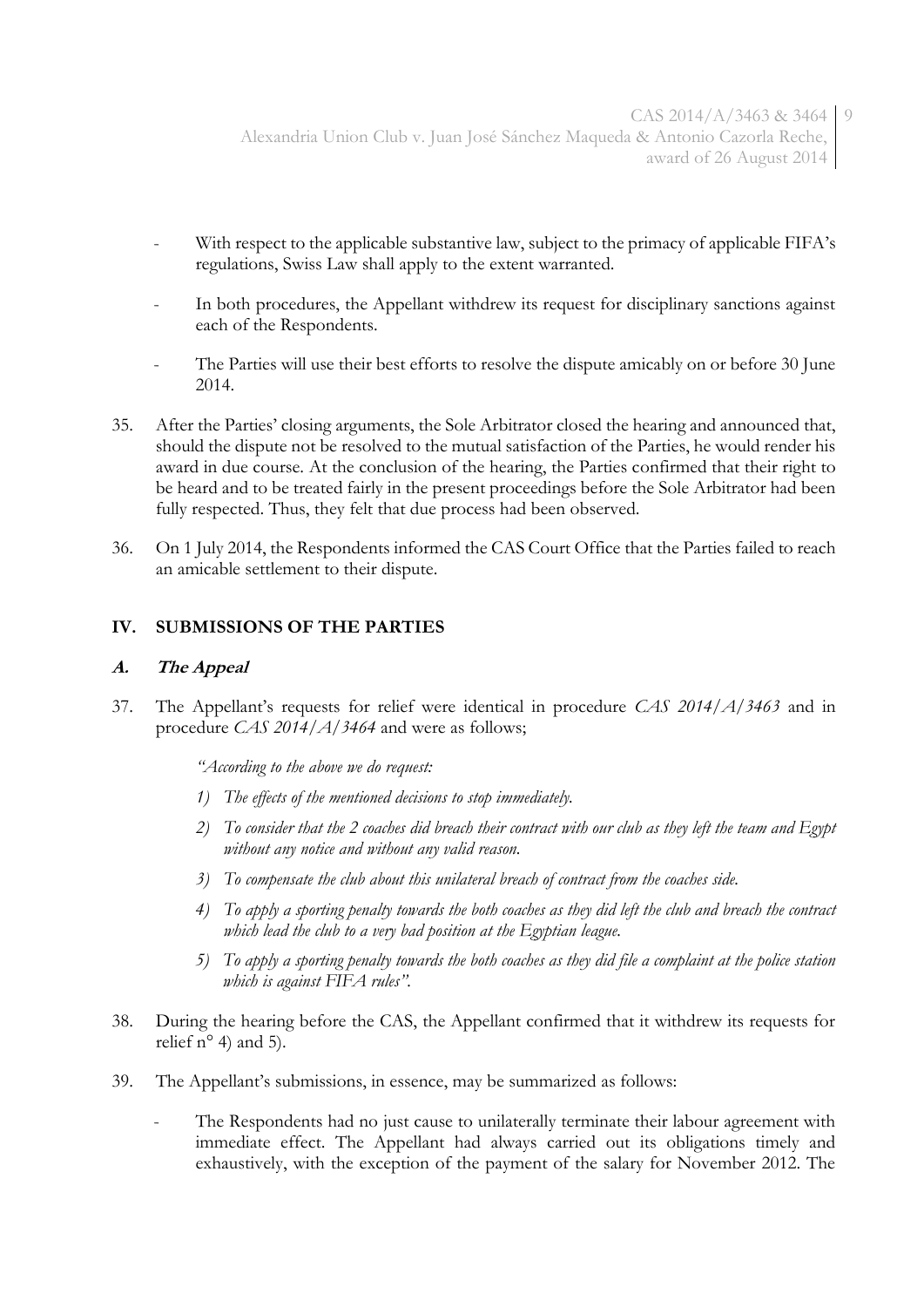Appellant's contractual failure was caused by the political crisis in Egypt. *"Several approaches were done with the two coaches to receive their dues but they didn't accept any".*

- As of 2 December 2012, the Respondents refused to carry on with their work and hence left the Appellant's first team without any coach during *"the most important period in the preparation of the team before the kick off of the Egyptian competitions. The management was forced to search for a coach to train the team until the return back of the [Respondents] in order make them ready before the competitions".*
- The Appellant has no official website. Hence, the Respondents' allegations according to which the Appellant published on its website statements concerning the termination of Mr Maqueda's labour agreement or the hiring of a new coach are simply false.
- The Appellant wanted to keep the Respondents in its staff throughout the 2012-2013 season. It tried several times to convince them to remain at their post.
- It is not disputed that a member of the Appellant's Board of Directors, Dr Hisham El Tayeb, published on his personal website statements calling for Mr Maqueda's dismissal. However, Dr Hisham El Tayeb was expressing his own views and was not acting on behalf of the Appellant. In this regard, it should be noted that the President of the Appellant's Board of Directors, Mr Efat El Sadat, made several statements *"expressing his ultimate support for [the Respondents] in their positions".*
- The Appellant has never intended to prematurely end the Respondents' labour agreements and has never drafted any resolution contract, whereby it would have offered some kind of compensation to the Respondents for the early termination of their employment relationship. The draft of a termination agreement filed by the Respondents has never been issued by the Appellant.
- The Respondents took advantage of the Club's first contractual failure to try to create a misleading appearance of "just cause" for terminating their employment relationship and for providing legitimacy to the recent negotiations, which they were carrying out with another club. As a matter of fact, the Respondents were *"making serious negotiations with Al Zamalek Club on the same day he went to the police Station to file a complaint against [the Appellant]".*
- *"It is worth mentioning here that resorting to Police is against FIFA regulations".*
- All the evidence presented by the Respondents support exclusively Mr Maqueda's case and not Mr Reche's. None of the evidence, namely none of the press releases, make any mention of Mr Reche who did not establish in any manner that he had a just cause to terminate his employment relationship with the Appellant.

## **B. The Answers**

40. On 14 April 2014, Mr Maqueda filed an answer, with the following requests for relief: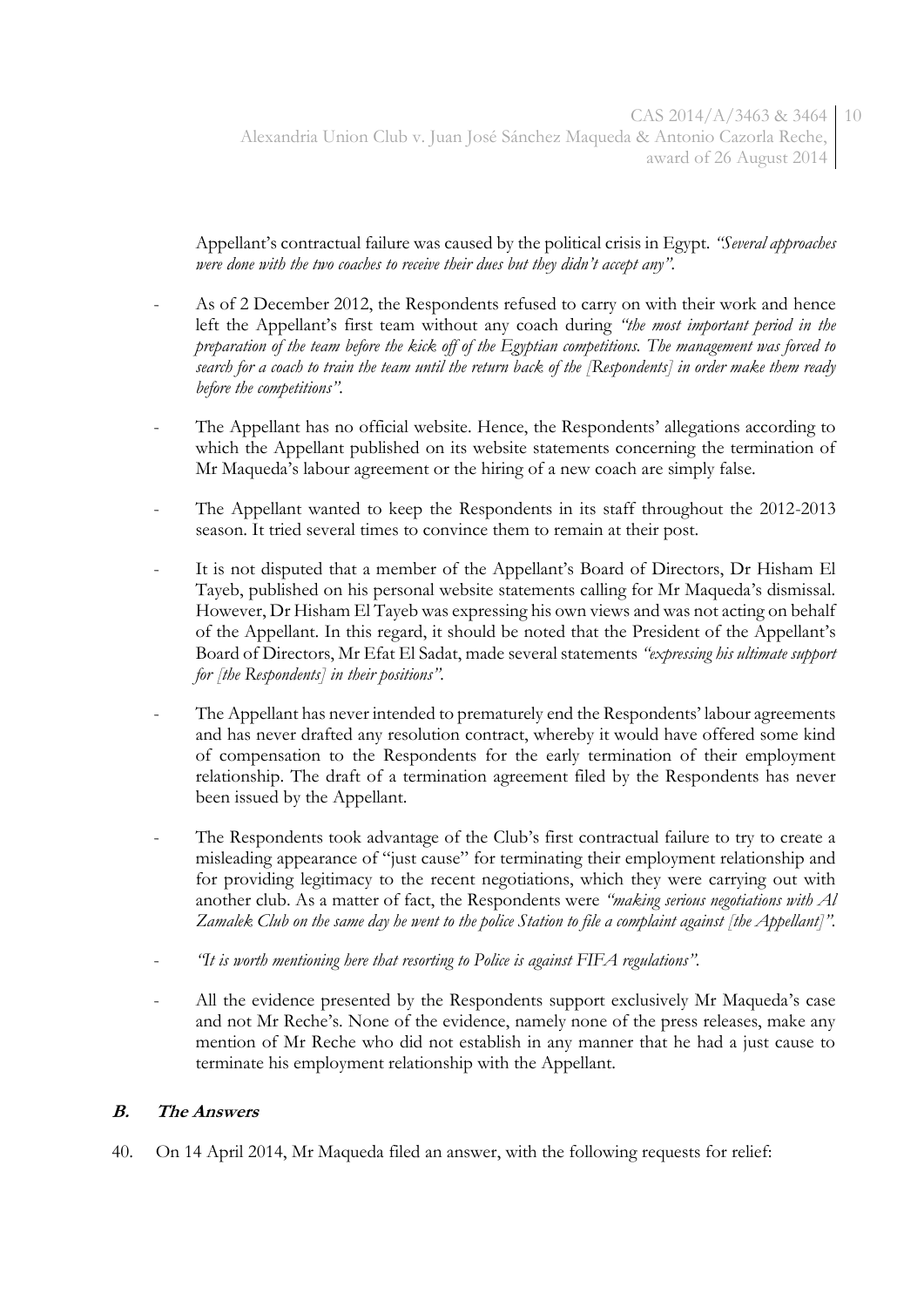*"We hereby request that the COURT OF ARBITRATION FOR SPORT deem this ANSWER*  TO THE APPEAL as filed on behalf of MR JUAN JOSE MAQUEDA SANCHEZ, together with the copies thereof and the documents which are annexed thereto, in order for the future Appeal *Arbitration Panel to eventually deliver an Award, in light of the statements herein and any other evidence provided in the course of arbitration proceedings, whereby:*

- *A.- Rejecting in full the appeal against the Decision issued by the Single Judge of the Players Status Committee with reference* **13-00715 cku***.*
- *B.- Accepting in full the Decision issued by the Single Judge of the Players Status Committee with reference* **13-00715 cku***.*
- *C.- The Club is ordered to pay all legal costs and other arbitration expenses".*
- 41. The same day, Mr Reche filed an identical answer with the same requests for relief, save that they relate to his personal claim against the Appellant and the *"Decision issued by the Single Judge of the Players Status Committee with reference* **13-00716 cku***".*
- 42. The submissions of the Respondents may, in essence, be summarized as follows:
	- The Appellant breached the labour agreements entered into with the Respondents without just cause.
	- The Appellant claimed for the first time in its appeal brief that it is the Respondents who failed to fulfil their contractual obligations and that it tried on *"several occasions to persuade [them] from terminating [their] Contract".* This assertion is not substantiated by any evidence. In particular, there is no written notification of the Club requesting the Respondents to carry on with their job or threatening them with disciplinary measures.
	- On 25 November 2012, the Appellant made a written offer to the Respondents in order to prematurely terminate their respective labour agreement. This document establishes that the Appellant's intention was to put an end to its employment relationship with the Respondents.
	- By appointing a new coach, the Appellant prevented the Respondents from exercising their professional activity and, in fact, dismissed them. In addition, *"the Club was in breach of the Contract as was not paying the salaries due and outstanding to the [Respondents]"*.
	- *"The Club is now trying to argue that all the press releases and the media are not valid. The Club argues that they do not have an official web page. However, if the Club did not appoint a new coach,* **WHY IN ALL THE PRESS AND IN THE MEDIA IN EGYPT APPEARS SUCH INFORMATION?**<sup>*"*</sup> (Emphasis added by the Respondents). The new coach even gave a press conference before the Egyptian press at the Appellant's premises.
	- The Respondents did not violate any FIFA regulations.
	- The Respondents are entitled to the payment of their claim with 5 % interest p.a. as of 1 December 2012 as regards the unpaid wages for the month of November 2012 and as of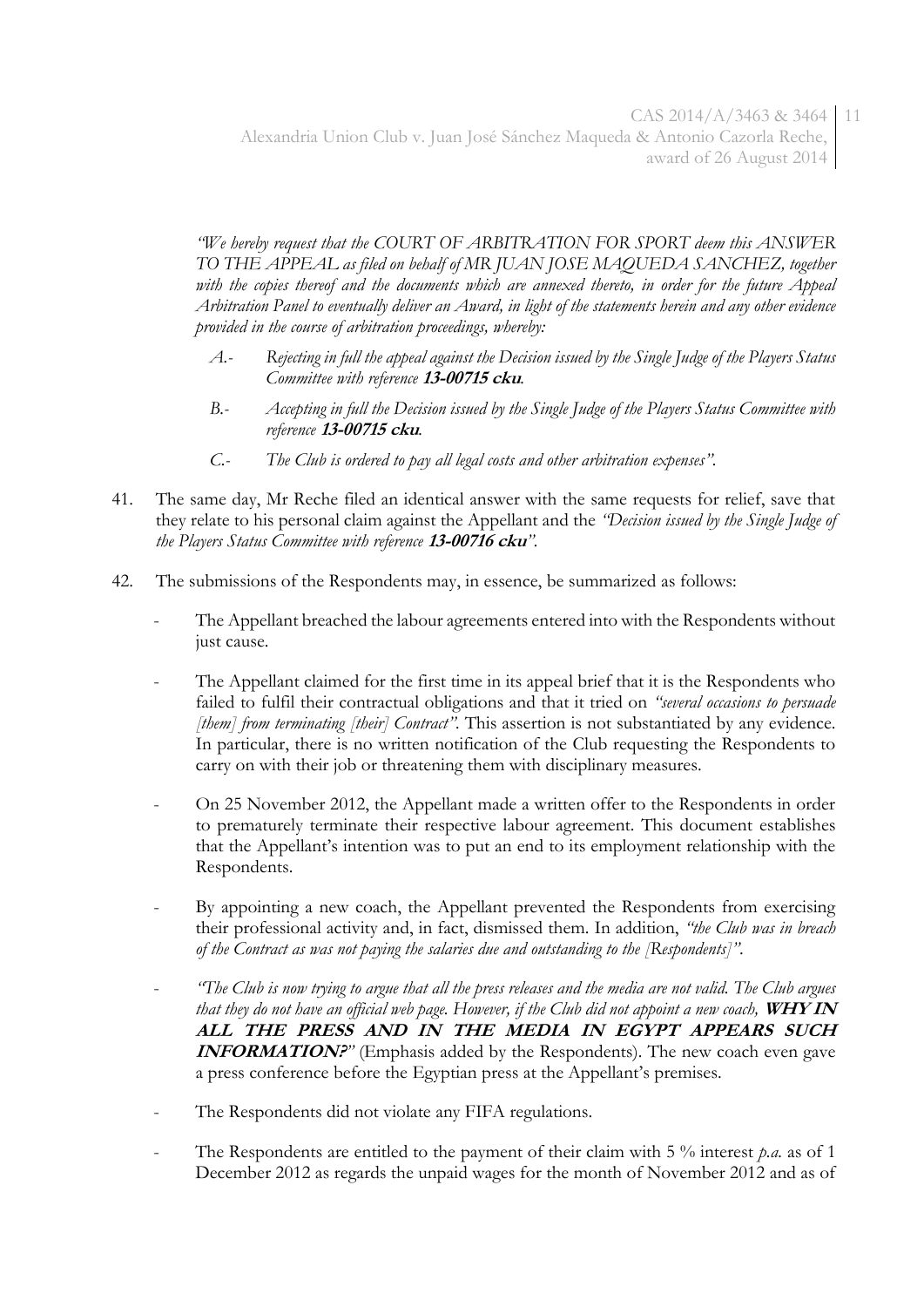28 December 2012 as regards the compensation for the early termination of their respective labour agreement.

## **V. ADMISSIBILITY**

43. Both appeals are admissible as the Appellant submitted them within the deadline provided by Article R49 of the Code of Sports-related Arbitration (hereinafter "the Code") as well as by Article 67 para. 1 of the FIFA Statutes. It complies with all the other requirements set forth by Article R48 of the Code.

## **VI. JURISDICTION**

- 44. The jurisdiction of CAS, which is not disputed, derives from Articles 66 *et seq*. of the FIFA Statutes and Article R47 of the Code. It is further confirmed by the orders of procedure duly signed by the Parties.
- 45. It follows that the CAS has jurisdiction to decide on the present dispute.
- 46. Under Article R57 of the Code, the Sole Arbitrator has the full power to review the facts and the law.

#### **VII. APPLICABLE LAW**

47. Article R58 of the Code provides the following:

*"The Panel shall decide the dispute according to the applicable regulations and, subsidiarily, to the rules of law chosen by the parties or, in the absence of such a choice, according to the law of the country in which the federation, association or sports-related body which has issued the challenged decision is domiciled or according to the rules of law that the Panel deems appropriate. In the latter case, the Panel shall give reasons for its decision".*

- 48. Pursuant to Article 66 para. 2 of the FIFA Statutes, *"[t]he provisions of the CAS Code of Sports-Related Arbitration shall apply to the proceedings. CAS shall primarily apply the various regulations of FIFA and, additionally, Swiss law"*.
- 49. At the hearing before the Sole Arbitrator, the Parties agreed that, subject to the primacy of applicable FIFA's regulations, Swiss Law should apply to the extent warranted.

#### **VIII. JOINDER**

50. The two appeal procedures (*CAS 2014/A/3463* and *CAS 2014/A/3464*) have been consolidated in accordance with Article R52 para. 4 of the Code and with the Parties' unanimous consent. Therefore, the Sole Arbitrator shall render one common award.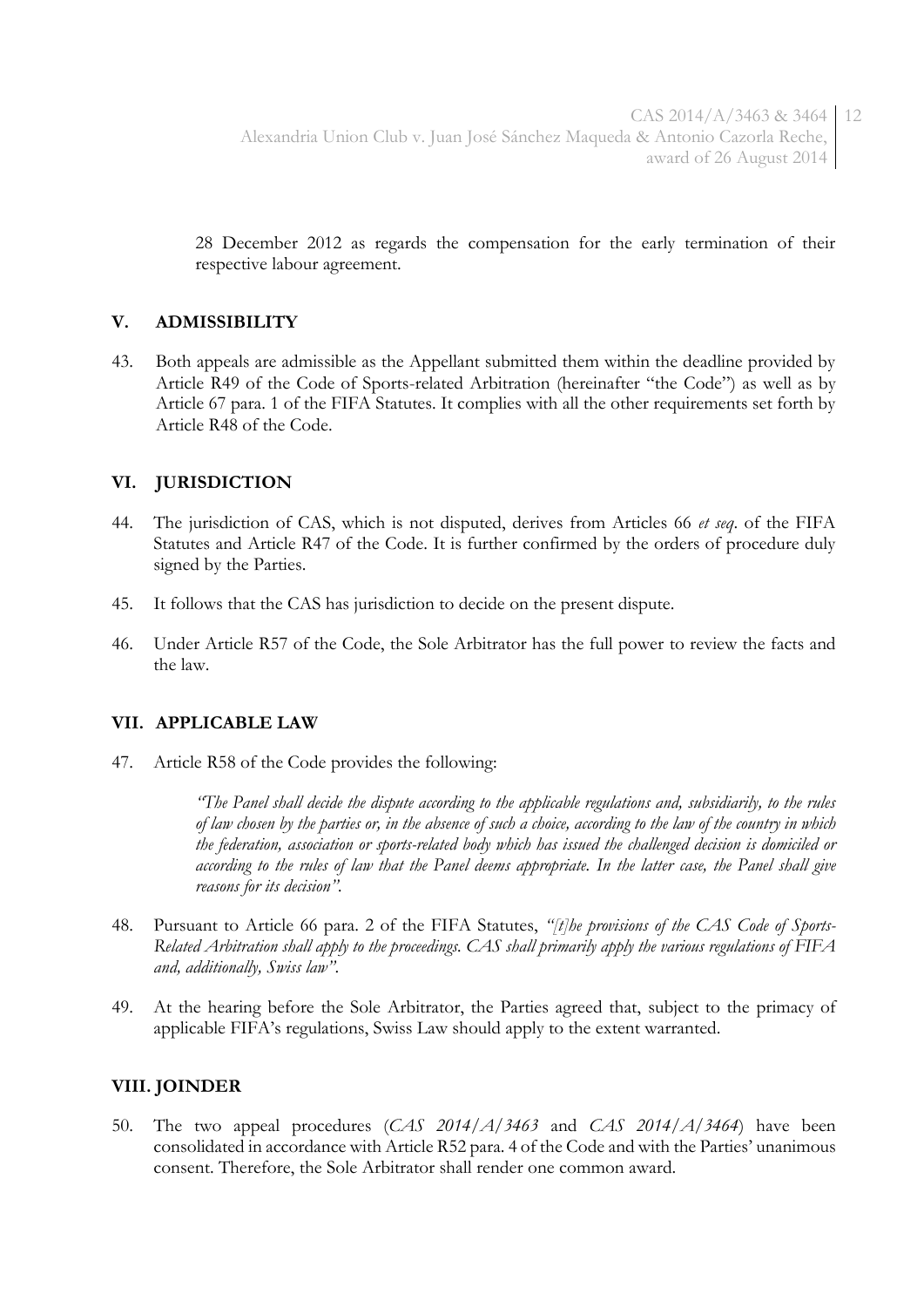## **VIII. MERITS**

- 51. The main issues to be resolved by the Sole Arbitrator in deciding this dispute are the following:
	- A. Who terminated the employment relationship, unilaterally, prematurely and without a just cause?
	- B. What is the compensation due by whom?

#### **A. Who terminated the employment relationship, unilaterally, prematurely and without a just cause?**

- 52. On the one hand, the Appellant claimed that it had always carried out its obligations timely and exhaustively, with the exception of the payment of the salaries for November 2012. It alleged that the Respondents took advantage of the Club's first contractual failure, to try to create a misleading appearance of "just cause" for terminating their employment relationship in order to continue further negotiations with another club, interested in their services.
- 53. On the other hand, the Respondents contended that, for its own reasons, the Appellant wanted to bring an end to its employment relationship with them. It is their case that, before an agreement could be reached between the Parties on the terms of a mutual termination of the respective labour agreements, the Appellant ceased to pay the Respondents' salaries and hired a new head coach. According to them, under these circumstances, the Appellant had dismissed the Respondents without just cause.
- 54. According to Article 337, para. 1, first sentence, of the Swiss Code of Obligations ("CO"), *"Both employer and employee may terminate the employment relationship with immediate effect at any time for just cause".* Such a just cause exists whenever the terminating party can in good faith not be expected to continue the employment relationship (Article 337 para. 2 CO). The definition of 'just cause', as well as the question and whether just cause in fact existed, shall be established in accordance with the merits of each particular case (ATF 127 III 153 consid. 1 a). As it is an exceptional measure, the immediate termination of a contract for just cause must be accepted only under a narrow set of circumstances (*ibidem*). Only a particularly severe breach of the labour contract will result in the immediate dismissal of the employee, or, conversely, in the immediate abandonment of the employment position by the latter. In the presence of less serious infringement, an immediate termination is possible only if the party at fault persisted in its breach after being warned (ATF 129 III 380 consid. 2.2, p. 382). The judging body determines at its discretion whether there is just cause (Article 337 para. 3 CO). Under normal circumstances, only a few weeks' delay in paying a salary would not justify the termination of an employment contract.
- 55. After careful analysis of the Respondents' respective labour agreement with the Appellant, regardless of the fact that the two contracts were signed simultaneously and with the same employer, the Sole Arbitrator came to the conclusion that Mr Reche's contract was not ancillary to Mr Maqueda's. Each of the Respondents signed the contract with the Club alone, and on his own behalf and the two contracts were not linked to each other whatsoever. Had for example,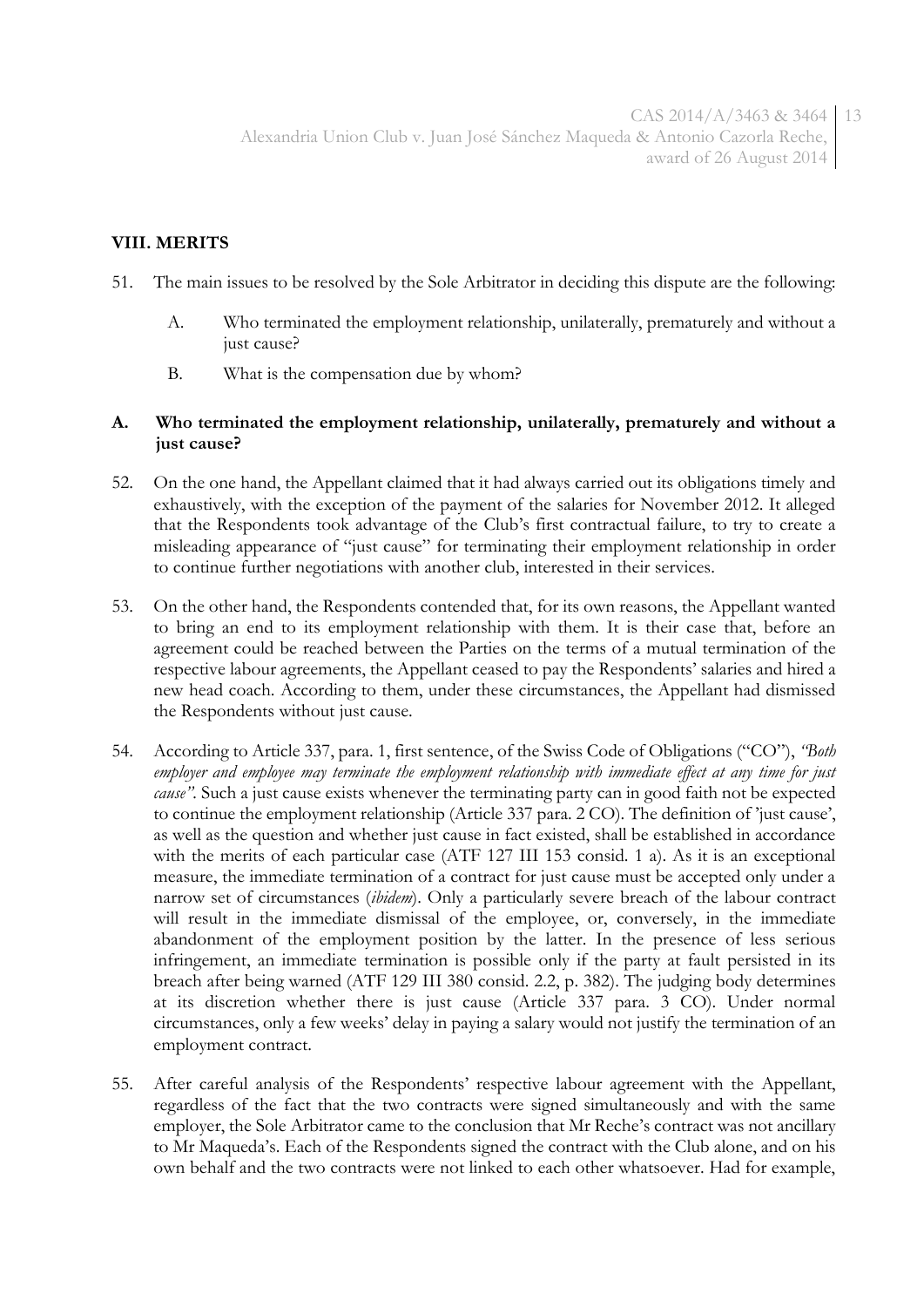one of the Respondents violated his obligations towards the Appellant, there is nothing to indicate that it would affect somehow the other Respondent's employment relationship. Conversely, in case the Club violated its obligations towards one of the two employees, nothing in the record suggests that it would ipso facto have violated its obligations towards the other employee.

- 56. In other words, Mr Maqueda's and Mr Reche's situation are independent from each other and must be assessed individually. The Respondents obviously agree with these findings as they both initiated separate proceedings with the Single Judge of the FIFA Players' Status Committee.
- *1. Mr Maqueda's situation*
- 57. The following facts are undisputed:
	- Mr Maqueda was hired to train the Appellant's first team in his capacity of head coach;
	- the Appellant was unable to pay the salary of November 2012;
	- at that moment, the political situation in Egypt was very unstable;
	- Mr Maqueda stopped working for the Appellant as of early December 2012;
	- the Appellant has never served a formal notice to Mr Maqueda to carry out his contractual obligations;
	- the Appellant has not initiated any disciplinary proceedings against Mr Maqueda;
	- a new head coach was hired in the middle of December 2012.
- 58. Mr Maqueda claims that it was the Parties' intention to mutually end their employment relationship. To support his allegation, Mr Maqueda submitted the draft of a termination agreement, dated 25 November 2012, printed on the Club's letterhead. This document did not carry any signature or stamp. The Appellant contests being the author of this draft, which allegedly came to its attention for the first time during the proceedings before the FIFA. The Club contends that because Mr Maqueda refused to work, it *"was forced to search for a coach to train the team until the return back of the [Respondents] in order make them ready before the competitions".*
- 59. The legitimacy and the origin of the draft of the termination agreement are of no relevance. During the proceedings before the CAS, it had been confirmed that the compensation offered for the early termination of the employment agreement was not accepted, because it was considered inadequate by Mr Maqueda. As a consequence, from the moment Mr Maqueda turned the alleged offer down, the employment relationship with the Appellant was still in force and binding.
- 60. Under such circumstances, the question, which arises is whether Mr Maqueda was entitled to stop performing his contractual duties as of the beginning of December 2012. At that moment, his wages for November 2012 had not been paid. The Appellant put the blame on Mr Maqueda who, all of a sudden, required his salary to be paid in cash instead of by cheque, which was the payment method used until then. The Appellant alleged that, because of the Egyptian crisis, it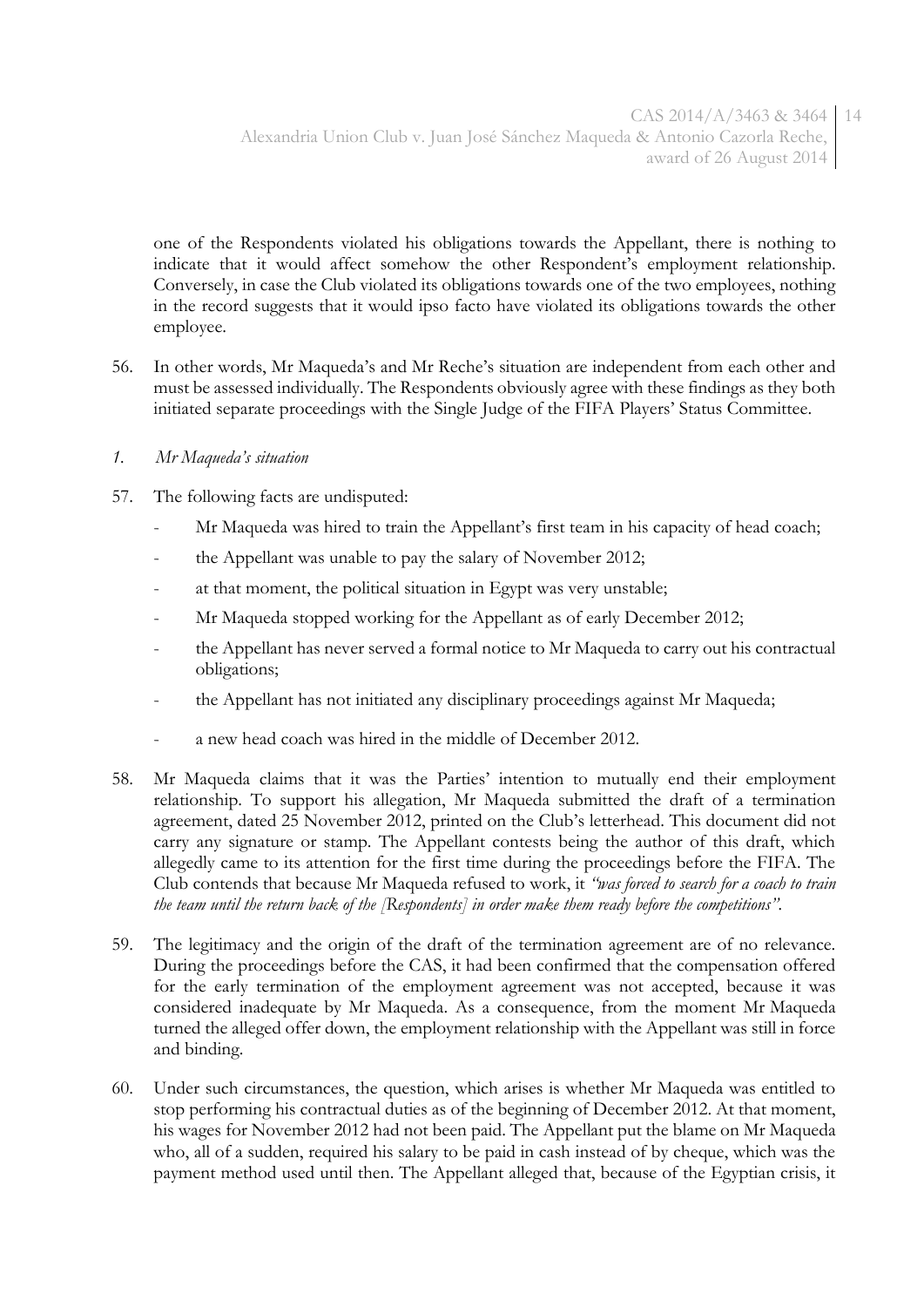was impossible to find so much cash. The Sole Arbitrator regrets that Mr Maqueda was not present at the hearing before the CAS to tell his side of the story. He was however, represented by his lawyer, who provided his version of the facts as we have already recorded them *supra*.

- 61. The individual employment agreement is a contract whereby the worker has the obligation to perform work in the employer's service for either a fixed or indefinite period of time, during which the employer owes him a wage (Article 319 para. 1 CO). In case of non-payment of salaries, and as long as the employer is late in paying the outstanding wages, the employee can refuse to work. This results from the application by analogy of Article 82 CO, which provides that *"A party who wishes to demand performance of a bilateral contract by the other party must either have already performed himself or tender his performance, unless pursuant to the contents or the nature of the contract he is only required to perform later".* If the employee's refusal to work is justified, the employer must still pay the wages of his employee (ATF 120 II 209 – JT 1995 I 367).
- 62. Based on the foregoing, Mr Maqueda was entitled to stop working as long as his salary for November 2012 remained unpaid and his behaviour does not constitute a just cause for the Appellant to unilaterally terminate the employment contract. In contrast, the non-payment or late payment of remuneration by an employer can constitute "just cause" for the employee to put a premature end to the labour agreement. This is particularly true if it is repeated. However, only a few weeks' delay in paying a salary would not justify the termination of an employment contract. In the present case, the only delayed payment was related to the salary of November 2012 and it was apparently caused by the Egyptian crisis.
- 63. Under these circumstances and until mid-December 2012, the Sole Arbitrator finds that the Appellant had no "just cause" to terminate its employment relationship with Mr Maqueda on grounds that the latter stopped carrying his work. Likewise, Mr Maqueda was not entitled to put a unilateral end to his labour agreement by using the argument that the Appellant failed to pay his salary for the previous month.
- 64. Mr Maqueda's position is also that he had a just cause to terminate his labour agreement, because the Appellant's board of directors decided to hire Mr Ahmed Sary as the new head coach. This allegation is established by the following documents:
	- A copy of 3 pages taken from the website www.etthadawy.com, dated 15 December 2012 and translated by the Respondents as follows:
		- *"Effat Sadat decided Union Club Chairman appointed Ahmed Sari technical director for the team during the current period while keeping the rest of the members of the technical and administrative and medical previous.(…)"*
		- *"Union Club decided Spanish honor Jose Maqueda and compatriot Antonioa during training sessions Sunday at the Stade Alexandria. The Union Club has ended his contract with Macheda consensual Corpuscular due to inactivity in Egypt during the current period (…)"*. This article was accompanied by a photo of Mr Maqueda.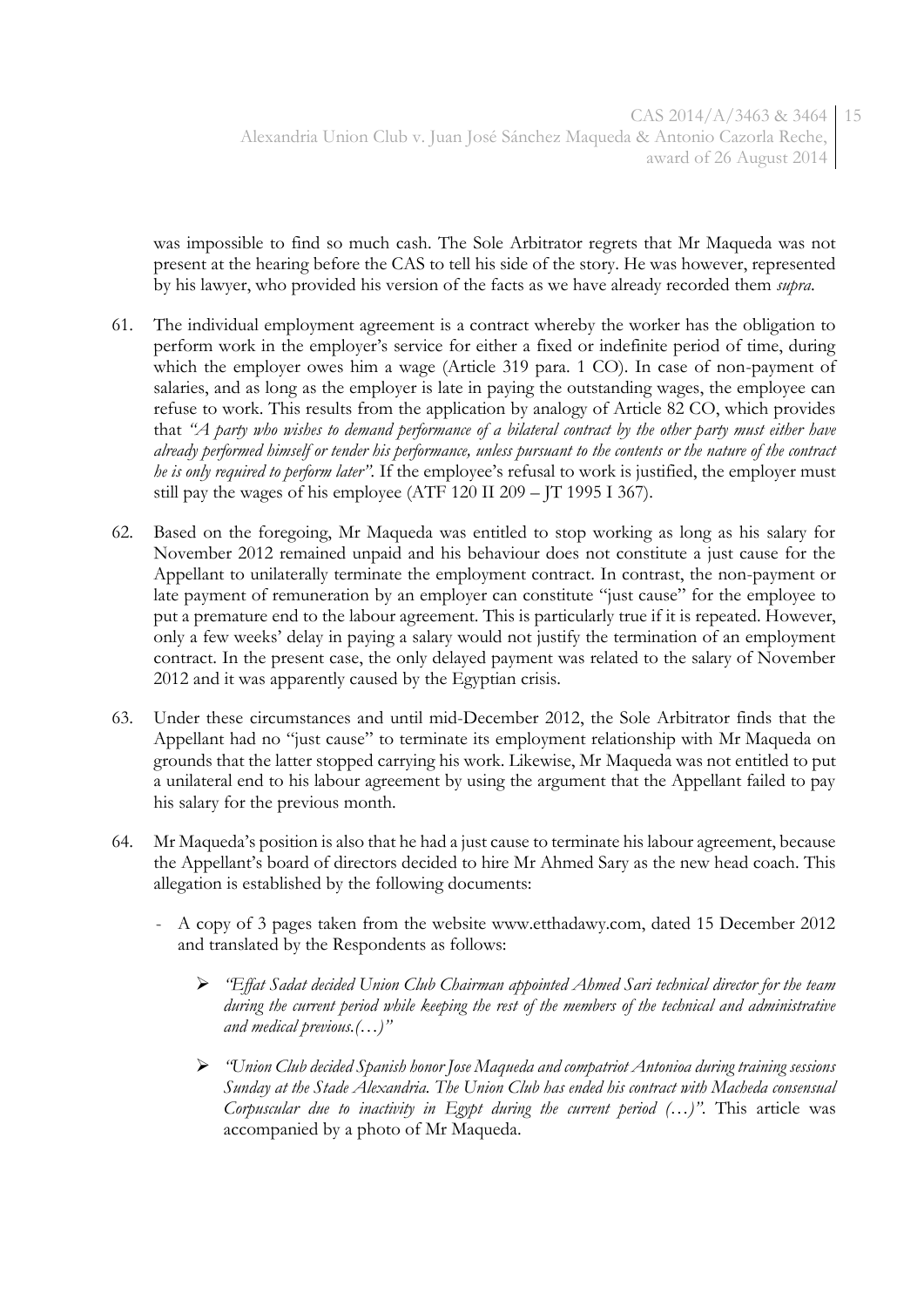CAS 2014/A/3463 & 3464 16 Alexandria Union Club v. Juan José Sánchez Maqueda & Antonio Cazorla Reche, award of 26 August 2014

- *"Finally curtain came down on the circuit since story for quite some time and which was the continuation of Macheda with Union team or not? And finally ended this meeting Effat Sadat Pmakida and his assistant Antonio and translator Khaled Sarhan to end up meeting with the consent of Macheda to end his contract and accepted Sadat's offer by obtaining a sum of money estimated 430 thousand pounds and 185 thousand pounds to help noteworthy that many voices from within the Board of Directors has called and demanded earlier in the necessity of ending the contract Macheda to the futility of survival with freeze Corpuscular activity in Egypt"*
- A copy of 2 pages taken from an unidentified website, dated 15 December 2012 and translated by the Respondents as follows:
	- *"Contract Effat Sadat Chairman Club Ittihad meeting today with Spanish Juankhu Macheda coach for the first team and his assistant Antonio Catherola in the presence of Khaled Sarhan translator and to agree on the dissolution of the [illegible] the headquaters of the club contract amicably with the Chairman of the club Macheda terminate the contract in exchange for 250 thousand pounds in addition to one month's salary and an estimated "30 thousand dollars" offered Antonio 125 thousand pounds in addition to a month's salary Macheda rejected Sadat's offer and left the meeting angry, on the grounds that the Egyptian Federation did not issue a formal decision to cancel the league and thus terminate the contract will be part of the club's management (…) Sadat agreed with Macheda to hold a second hearing tomorrow in Cairo for a final agreement satisfactory to both parties and to end it officially"*
	- *"The Board decided Ittihad Club rescind a contract Spanish Juankhu Macheda coach for the first team and officially ending its relationship with the club in the fifteenth of December current administration of the club's desire to provide salary and his assistant Antonio after making sure not to set up the league championship season. For his part, Mustafa Hussein, a member of the Board of Directors that the decision to rescind a contract Macheda is the best in the current period and in the interest of the club, especially in light of the lack of clarity of vision for the start of the league. Hussein pointed out that the meeting brought together Sadat and the Spaniard agreeing to terminate the contract and settlement of financial dues by mutual consent, he said, adding that the club safe Athtml exchange salary Macheda and his assistant in the shadow of the financial crisis experienced by the club.*
- A one page undated document, the origin of which is unidentified, confirming that *"Wael Al-Rifai after a Board meeting this morning at the headquarters of the Club St.-Shatby Board finally agreed with the new coach who will succeed macheda (…). Wael said in remarks that macheda will Sunday bid farewell ceremony with the players in Alexandria (…) before leaving Egypt for his hometown Spain".*
- A copy of 5 pages taken from the website www.etthadawy.com, dated 16 December 2012 and translated by the Respondents as follows:
	- *"Formally ended the relationship between Juankhu Macheda artistic director of the Union Team and players reunited last meeting in training this afternoon. Macheda spoke with his players for the last period he spent with them and listed many pros during this period (…)".*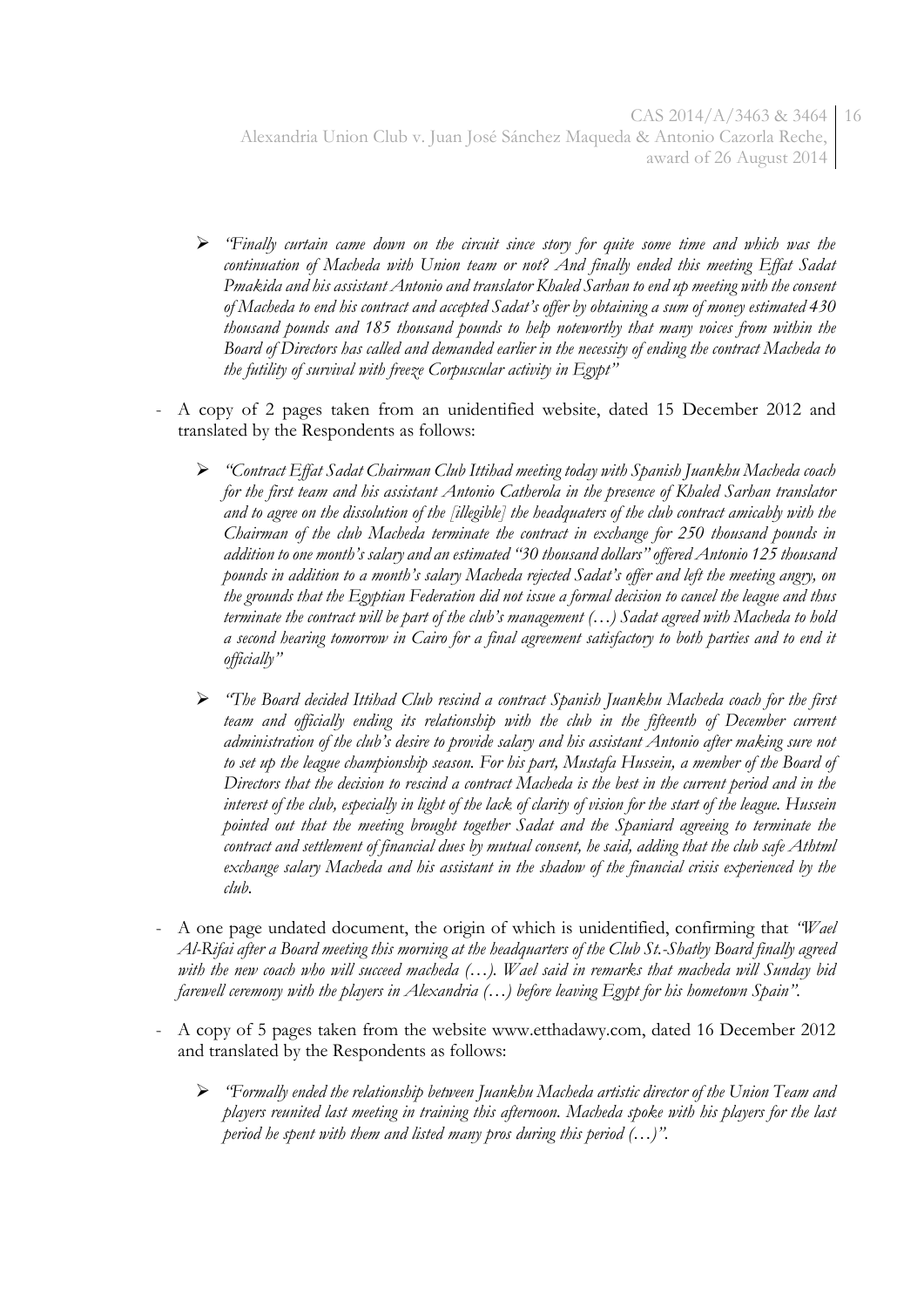- *"Departure ceremony. Attended Union dot com ceremony departure for director Spaniard Macheda first team football and has witnessed the ceremony to attend a large number of fans Union, which cheered for Macheda and his assistant Antonio for long periods, which drove Macheda felt and fell back tears in front of everyone which everyone in a remarkable position.* (…)*".*
- *"A few hours and declare al Ittihad for the associate device Ahmed Sari, adopted a formal decision, he responsibility of the substantive Department for the first team football to succeed Spaniard Macheda (…)".*
- *"Missed Hany Sorour board member Ittihad Club for a farewell ceremony the Spaniard Juaju Macheda (…) Said Srour had intended to attend the sequel to his role a board member but a decision was made not to come after his meeting with Khaled Sarhan interpreter Macheda, who assured him the wrath Spanish him to attack the permanent and claim repeatedly need his departure stressing disappointment and anger Macheda him (…)".*
- *"Announced new coach of the Union, succeeding Spanish Macheda Captain Ahmed Sari apparatus Associate, which saw many changes, including the introduction of Captain Hany Ahmed assistant coach and dispensing position coach and chose abdul Salam Hassan coach of the guards (…)".*
- A copy of 3 pages taken from the website www.etthadawy.com, dated 17 December 2012, commenting the first training session with the new head coach, Mr Ahmed Sari. It was apparently attended by *"Samir Abdul Hamid, deputy president of the club and Hany Sorour, board member and Gasser Mounir general manager of the club"*.
- A copy of several pages taken from the website www.etthadawy.com, dated 17 December 2012, referring to a press conference given by the new head coach.
- A copy of several pages taken from several unidentified websites, dated 18 December 2012 and relating Mr Maqueda's visit paid to the local police in order to file a complaint as regards the late payment of his wages. These articles were accompanied by photos of Mr Maqueda. At no moment do the articles mention Mr Reche.
- A copy of several pages taken from the website www.etthadawy.com, dated 18 December 2012 commenting on the dispute which arose between Mr Maqueda and the Appellant's President. Apparently, Mr Maqueda decided to turn to the police as soon as the Appellant's President broke the agreement reached earlier as regards the financial terms of the early termination of the employment relationship. At no moment do the articles mention Mr Reche.
- An announcement made by Dr Hisham Al-Tayeb, member of the Appellant's Board of Directors on the website www.etthadawy.com, dated 19 December 2012, criticizing the Appellant's President for hiring expensive coaches and for dismissing them without following the applicable procedures.
- 65. In spite of the uncertain source of some of the documents submitted by Mr Maqueda and their poor translation, the Sole Arbitrator finds the evidence to be sufficiently reliable to accept a)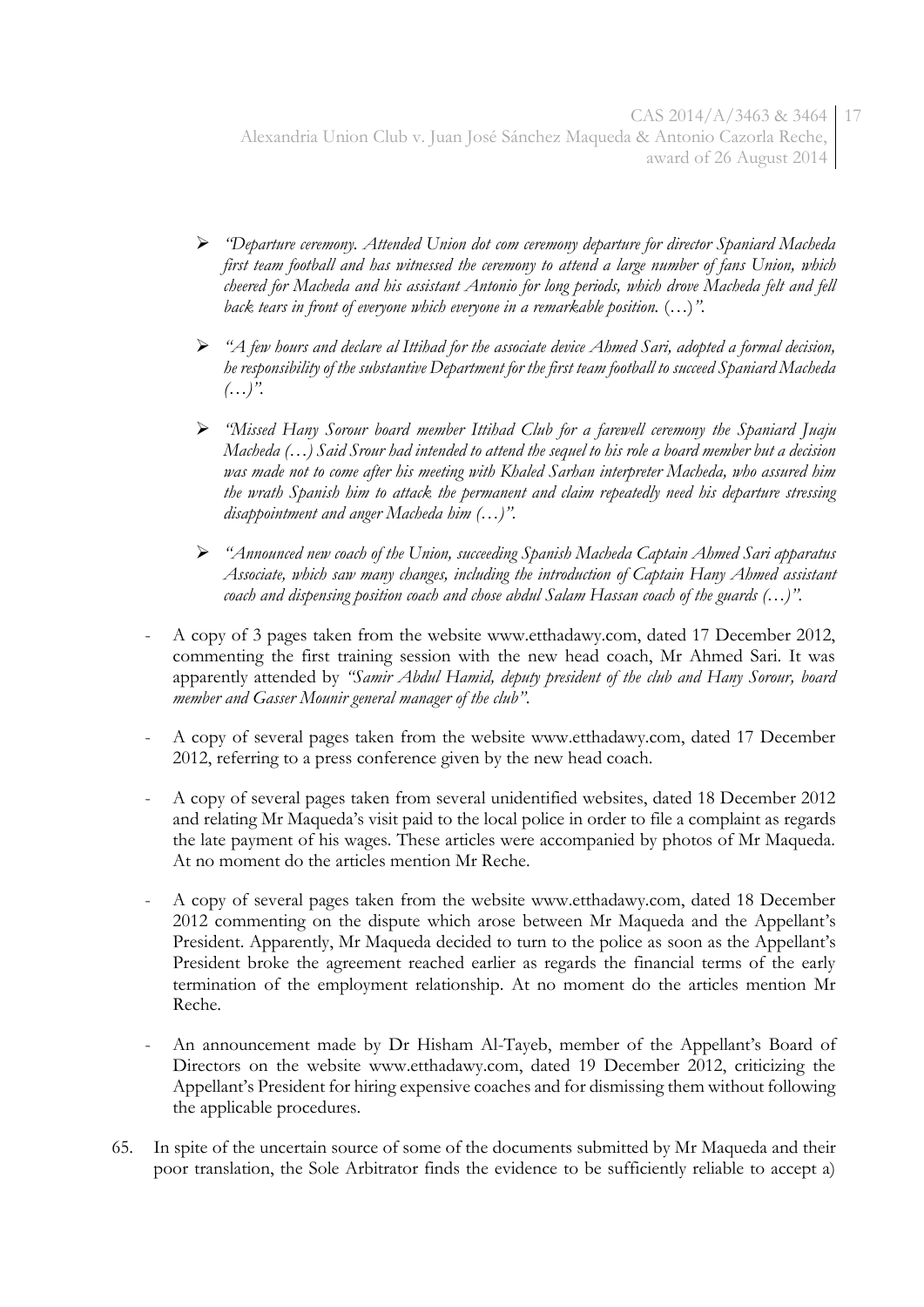that the Appellant and Mr Maqueda wanted to put an end to their employment relationship, b) but did not reach an agreement and that, in spite of this, c) the Appellant hired a new head coach as of 16 December 2012.

- 66. It is undisputed that Mr Maqueda was hired to be the Appellant's first team head coach. He held this position from the beginning of his labour agreement until mid-December 2012, when Mr Ahmed Sary replaced him.
- 67. Under Swiss law, the employer has the obligation to protect the employee's personality (Article 328 CO). The case law has deduced thereof a right for some categories of employees to be employed, in particular for employees whose inoccupation can prejudice their future carrier development. The employer has to provide these employees with the activity they have been employed for and for which they are qualified. The employer is therefore not authorised to employ them at a different or less interesting position than the one they have been employed for (WYLER R., *Droit du Travail*, Stämpfli, Berne 2008, p. 320).
- 68. The Sole Arbitrator is of the view that Mr Maqueda was hired to be the head coach of the Appellant's first team, and had a right to be employed under these terms that had been agreed contractually between him and the Club anyway. The exclusion from this position and his *de facto* demotion, since a new coach was hired as of December 16, could have seriously prejudiced his career development.
- 69. By offering Mr Maqueda's position to Mr Ahmed Sary, the Appellant prevented Mr Maqueda to perform the task for which he was hired and, therefore, breached the employment agreement unilaterally and prematurely, without just cause. As a result, Mr Maqueda had now just cause to terminate his employment agreement with the Club.

#### *2. Mr Reche's situation*

- 70. Mr Reche's answer and supporting evidence are exactly the same as Mr Maqueda's, subject to the terms specific to him (in his answer, his name replaced Mr Maqueda's and the amounts claimed were adapted to his lower salary).
- 71. For the same reasons as the ones exposed for Mr Maqueda, until mid-December 2012, the Sole Arbitrator finds that the Appellant had no "just cause" to terminate its employment relationship with Mr Reche on grounds that the latter stopped carrying his work. Likewise, Mr Reche was not entitled to put a unilateral end to his labour agreement by using the argument that the Appellant failed to pay his salary for the previous month.
- 72. Regarding the events which occurred as of mid-December 2012 and their consequences, it appears that Mr Reche's position is quite different from Mr Maqueda's, in several aspects:
	- Mr Reche was hired *"in his capacity as Assistant of the Head coach"*, whereas Mr Maqueda was hired as the head coach.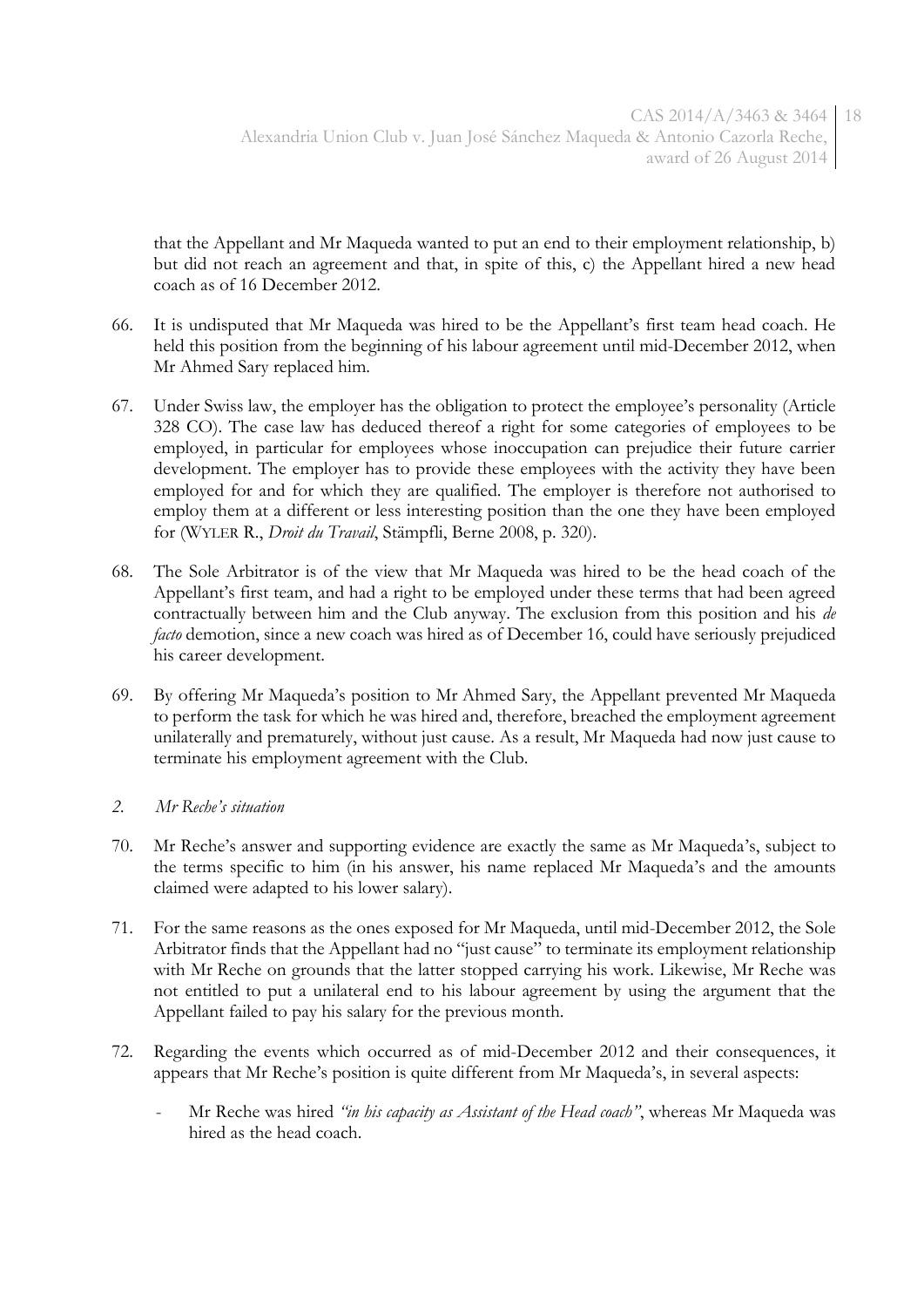- It has not been established in any manner that Mr Reche was hired to be Mr Maqueda's assistant. In particular, it has not been proven that it was the Parties' intention to reach a package deal, whereby the fate of Mr Maqueda's contract was to be reflected upon Mr Reche's.
- Contrary to the situation observed with Mr Maqueda, it has not been established that the Appellant replaced Mr Reche with another assistant coach or that it was out of the question that he remained in his position, in spite of the presence of a new head coach.
- 73. Mr Reche's case is exclusively supported by the various press releases and copy of web pages mentioned *supra*, which mainly cover Mr Maqueda's departure and all but discuss Mr Reche's case. It can be concluded from those documents that Mr Reche could not reach an agreement with the Appellant on an early termination of his employment contract and that the new head coach had several assistants. However, nothing indicates that the Appellant refused to provide him with the activity he had been employed for (*i.e.* assistant of the head coach), breaching therefore his personality rights as safeguarded by Article 328 CO.
- 74. In other words, the Sole Arbitrator did not find any evidence on record, which allowed Mr Reche's lawyer to affirm, in his notification of 20 December 2012, that *"it is notorious and of a public domain – based on information provided by the media – that the Club has engaged two different persons to replace Mr. Maqueda and Mr. Cazorla and in order to become and play the role of the Club's Head Coach and Assistant respectively"*. In particular, Mr Reche has not demonstrated that the Appellant's breach of obligation was so significant that it caused the confidence, which he had in future performance in accordance with his employment contract, to be lost. This would have constituted a "just cause" for termination of the contract, provided that a warning had been given, which did not occur (CAS 2006/A/1180).
- 75. In other words, in mid-December 2012 and as far as Mr Reche is concerned, the Appellant had always carried out its obligations, with the exception of the payment of the salary for November 2013, which it fails to make timely and which does not constitute a "just cause".
- 76. In light of the above consideration, the Sole Arbitrator finds that Mr Reche did not have a just cause to unilaterally and prematurely terminate his labour agreement with the Appellant.

## **B. What is the compensation due by whom?**

77. Based on the foregoing considerations, it appears that the Appellant terminated Mr Maqueda's labour agreement without just cause, whereas Mr Reche did not have a valid reason to leave his working place.

## *1. Mr Maqueda's situation*

78. If the employer dismisses the employee in the absence of a just cause, the latter shall have a claim for compensation of what he would have earned if the employment relationship had been terminated by observing the notice period or until the expiration of the fixed agreement period (Article 337c para. 1 CO). This provision is mandatory as it cannot be derogated from by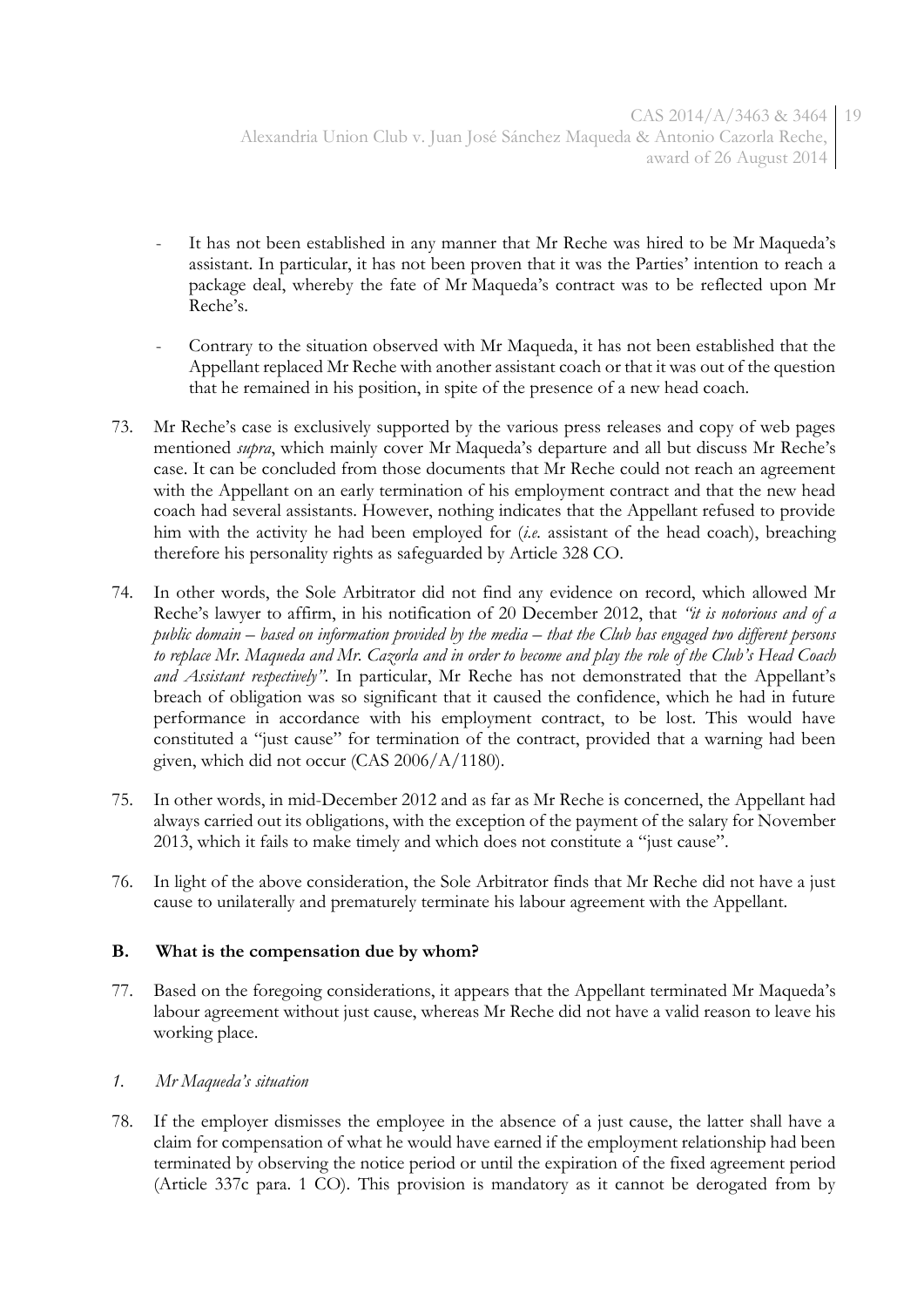agreement, by standard contract of work, or by collective agreement to the detriment of the employee (Article 362 para. 1 CO).

- 79. The labour agreement signed between the Appellant and Mr Maqueda was a fixed-term agreement, effective from 1 July 2010 until *"the end of the football season 2012/2013"*. However, at the hearing before the CAS, it was accepted that due to the exceptional circumstances relating to the Egyptian revolution, the 2012/2013 season ended in April 2013 and the results of the Egyptian League were cancelled. In this respect, it results from the evidence submitted by the Respondents that, in December 2012 already, the Club and Mr Maqueda accepted that the deteriorating condition of the Egyptian political situation was an issue and agreed to negotiate the terms of a mutual termination of their employment relationship.
- 80. The Sole Arbitrator finds that the Egyptian civil war is an event of *force majeure*, which is beyond the Parties' control, which the Parties could not have reasonably provided against before entering into the contract, which could not reasonably have been avoided or overcome, and which is not attributable to any of the Parties. Under these circumstances, the Sole Arbitrator finds that the events which put an end to the 2012/2013 season and which admittedly occurred on 1 April 2013, prevented the Appellant from performing all or part of its contractual obligations. As a result and as of 1 April 2013, the Appellant must be released from further performance of the obligations concerned.
- 81. Based on Article 337 c CO, Mr Maqueda must be awarded full salary for the months of November 2012 until April 2013, included.
- 82. According to Article 4 of his labour agreement, Mr Maqueda was entitled to a *"net total monthly salary of \$ 31,650 USD, of which an upfront payment as a Contract Success gesture of \$ 83,350 USD will be deducted and provided to [Mr Maqueda] upon the signing and effectiveness of this contract. Therefore the [Mr Maqueda] is to receive a \$ 25,000 USD net salary due at the end of each calendar month during the term of this contract".* In other words, he was entitled to a yearly salary of approximately USD 383,000  $(12 \times 31,650 \text{ or } 83,350 + (12 \times 25,000)).$
- 83. Mr Maqueda should have received the following amounts:

| Salary for the month of July 2012      | USD        | 31,650.00             |
|----------------------------------------|------------|-----------------------|
| Salary for the month of August 2012    | <b>USD</b> | 31,650.00             |
| Salary for the month of September 2012 | <b>USD</b> | 31,650.00             |
| Salary for the month of October 2012   | <b>USD</b> | 31,650.00             |
| Salary for the month of November 2012  | <b>USD</b> | 31,650.00             |
| Salary for the month of December 2012  | <b>USD</b> | 31,650.00             |
| Salary for the month of January 2013   | <b>USD</b> | 31,650.00             |
| Salary for the month of February 2013  | <b>USD</b> | 31,650.00             |
| Salary for the month of March 2013     | USD        | 31,650.00             |
| Salary for the month of April 2013     | USD.       | 31,650.00             |
| Total                                  |            | <b>USD 316,500.00</b> |

84. At the moment of his unjustified dismissal, the following amounts were paid to Mr Maqueda: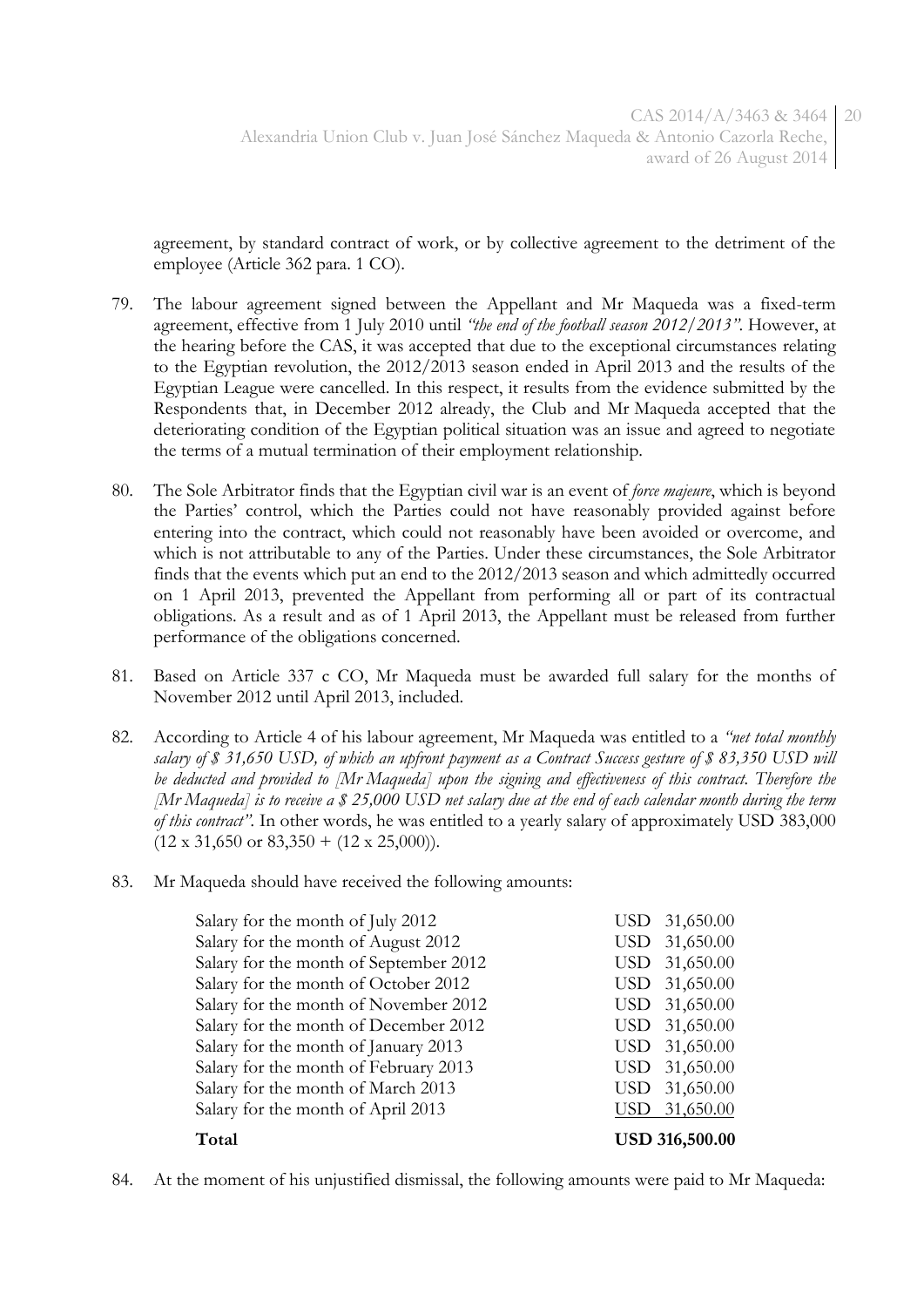CAS 2014/A/3463 & 3464 21 Alexandria Union Club v. Juan José Sánchez Maqueda & Antonio Cazorla Reche, award of 26 August 2014

| Total              | <b>USD 183,350.00</b> |
|--------------------|-----------------------|
| Month of October   | USD 25,000.00         |
| Month of September | USD 25,000.00         |
| Month of August    | USD 25,000.00         |
| Month of July      | USD 25,000.00         |
| Upfront payment    | USD 83,350.00         |

- 85. In view of the above, Mr Maqueda is entitled to the payment of **USD 133,150** (316,500 183,350).
- 86. The question then arises whether there is any reason to adjust the compensation to be awarded to Mr Maqueda. Pursuant to Article 337c para. 2 CO, the Judging body has to take into consideration the amount that Mr Maqueda has earned with another employment agreement or has intentionally omitted to earn during the period of the breached contract. At the hearing before the CAS, Mr Maqueda's representative confirmed that his client had actively looked for new contracts but only had informal negotiations, which did not lead to any concrete agreements. He affirmed that Mr Maqueda did not find a new employer or earned any amount during the litigious period.
- 87. In order to determine what amount Mr Maqueda has earned with another employment agreement or has intentionally omitted to earn during the period of the breached contract, the Sole Arbitrator has to take into consideration the individual circumstances of the case. The employer (*i.e.* the Appellant) bears the burden of proof (decisions of the Swiss Federal Court of 12 June 2001, 4C.100/2001 and of 24 January 2005, 4C.351/2004). As regards the burden of proof, it is the Appellant's duty to objectively demonstrate the existence of its rights (Art. 8 of the Swiss Civil Code). In the case at hand, the Appellant adduced no evidence at all. In its appeal brief, it relied on one newspaper article mentioning possible negotiations between a club and Mr Maqueda. This does not suffice to shift the burden of proof on the head coach.
- 88. It follows that there is no reason to adjust the compensation of USD 133,150 as determined here-above.
- 89. With respect to the payment of the compensation to which he is entitled, Mr Maqueda has requested the application of an interest rate of 5% *p.a.*, starting on 1 December 2012 as regards the unpaid salary for the month of November 2012 and on 28 December 2012 as regards the compensation for the early termination of his labour agreement.
- 90. Under Swiss law, unless otherwise provided for in the contract, the legal interest due for late payment is of 5% *p.a.* (Article 104 para. 1 CO).
- 91. Regarding the *dies a quo* for the interest:
	- As regards the late payment of the salary for November 2012: the *dies a quo* for the interest correspond to the due date, *i.e.* 1 December 2012.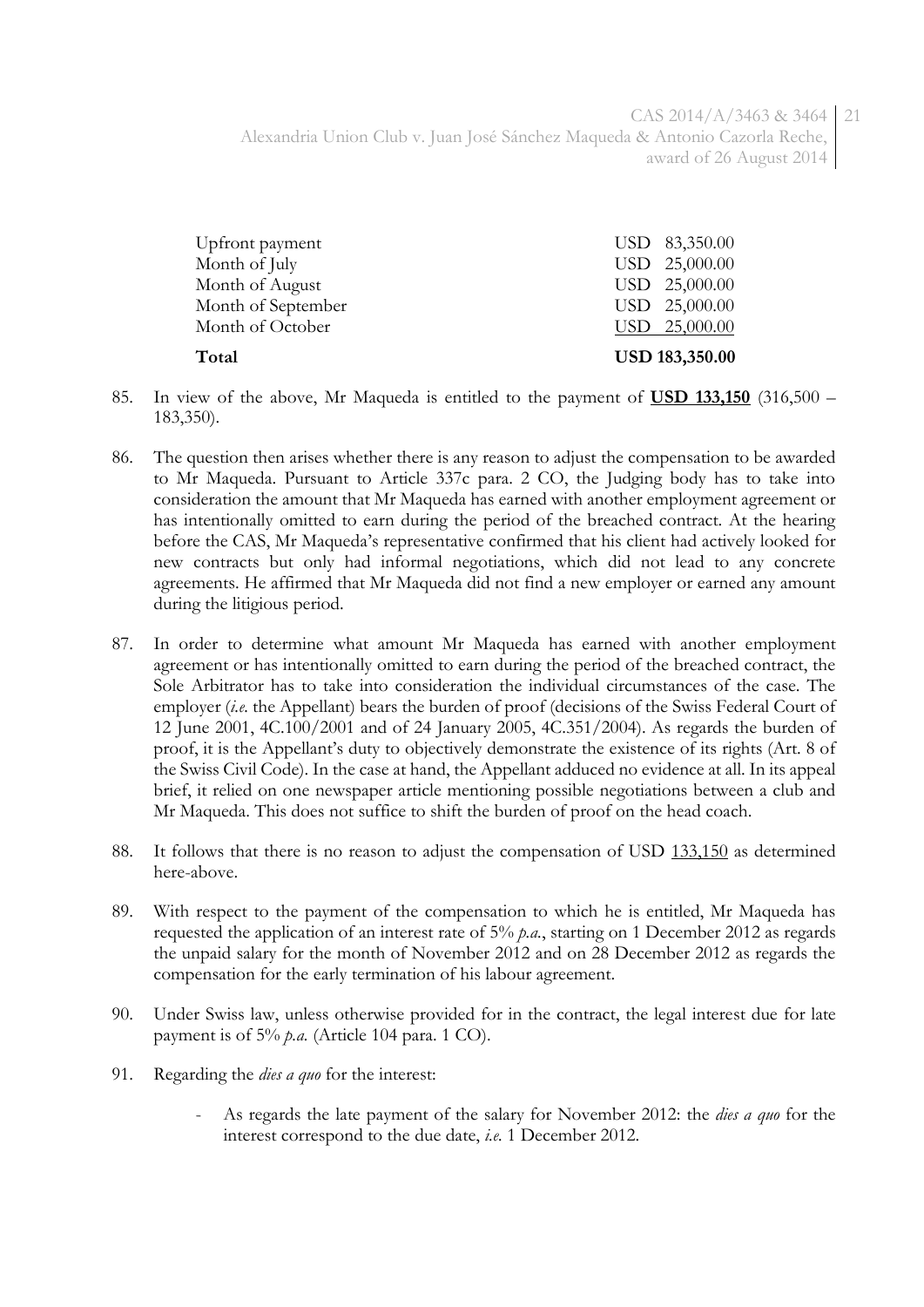- As regards the compensation for unjustified dismissal: According to Article 339 para. 1 CO, all claims arising from the employment relationship fall due upon its termination. Even an unlawful, premature termination does put an end to the contractual relationship *ex nunc*. Therefore, as the termination of the Employment Agreement occurred on 20 December 2012, the claim of Mr Maqueda on compensation for premature termination without just cause became due on that date. This is consistent with CAS Jurisprudence (CAS 2008/A/1519-1520, par. 182 *et seq*.). However, in his answer, Mr Maqueda applied for the payment of interest as of 28 December 2012.
- 92. Based on the foregoing, the Sole Arbitrator finds that Mr Maqueda is entitled to the payment of USD 25,000 with 5 % interest *p.a.* as of 1 December 2012 until the effective date of payment and USD 108,150 (i.e. 133,150 – 25,000) with 5 % interest *p.a.* as of 28 December 2012.
- *2. Mr Reche's situation*
- 93. Under Swiss law, Article 337d CO deals with the situation where the employee, without a valid reason, does not appear at his work place, or leaves it without notice. There is an unjustified failure to appear at the working place, when the employee is absent for several days and the employer can reasonably assume that it is not in the employee's intention to return and that his decision is final (ATF 108 II 301, consid. 3 b; decision of the Swiss Federal Court of 21 December 2006, 4C.339/2006, consid. 2.1; Wyler, op. cit., p. 499; Aubert, op. cit., ad art. 337d, N. 2, p. 1791).
- 94. In the present case, it is undisputed that, as of 20 December 2012, Me Reche did not have the intention to come back to the Appellant. At that moment, Mr Reche was entitled to his salary for November 2012 as well as for the twenty first days of December 2012.
- 95. Mr Reche was entitled to a *"net total monthly salary of \$ 13,460 USD, of which an upfront payment as a Contract Success gesture of \$ 41,600 USD will be deducted and provided to [him] upon the signing and effectiveness of [the contract]. Therefore [Mr Reche] is to receive a \$ 10,000 USD net salary due at the end of each calendar month during the term of this contract".* In other words, he was entitled to a yearly salary of approximately USD 161,000 (12 x 13,460 or 41,600 + (12 x 10,000)).
- 96. On 20 December 2012, Mr Reche should have received the following amounts:

| Total                                                    | <b>USD 76,273.40</b> |
|----------------------------------------------------------|----------------------|
| Salary for the month of December $(13,460:30 \times 20)$ | USD 8,973.40         |
| Salary for the month of November                         | USD 13,460.00        |
| Salary for the month of October                          | USD 13,460.00        |
| Salary for the month of September                        | USD 13,460.00        |
| Salary for the month of August                           | USD 13,460.00        |
| Salary for the month of July                             | USD 13,460.00        |
|                                                          |                      |

97. At the same date, the following amounts were paid to Mr Reche: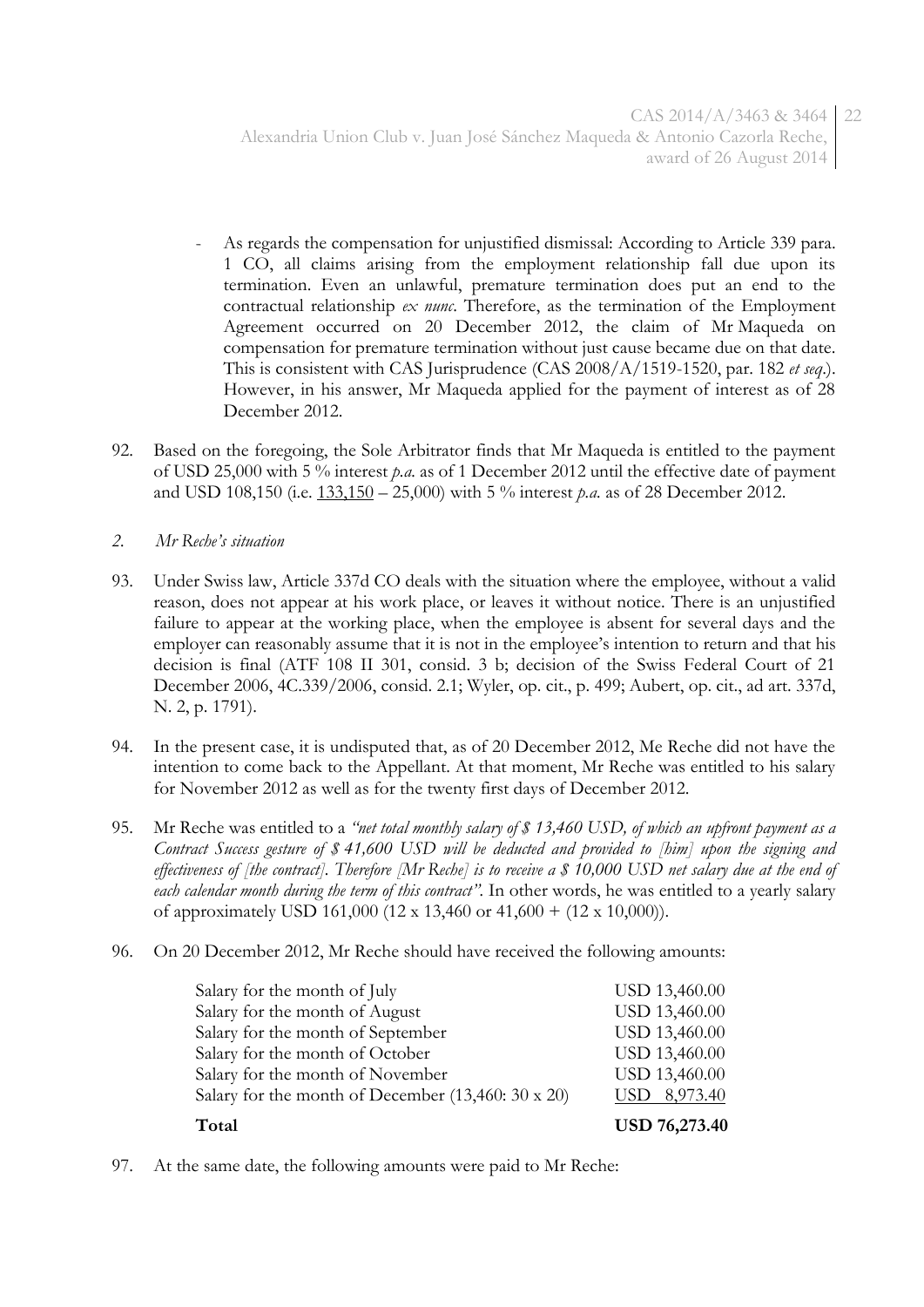CAS 2014/A/3463 & 3464 23 Alexandria Union Club v. Juan José Sánchez Maqueda & Antonio Cazorla Reche, award of 26 August 2014

| Total              | <b>USD 81,600.00</b> |
|--------------------|----------------------|
| Month of October   | <b>USD 10,000.00</b> |
| Month of September | <b>USD 10,000.00</b> |
| Month of August    | <b>USD 10,000.00</b> |
| Month of July      | <b>USD 10,000.00</b> |
| Upfront payment    | USD 41,600.00        |
|                    |                      |

- 98. In the presence of the unjustified failure by the employee to appear at his working place, the employer shall have a claim for compensation equal to one quarter of the employee's monthly salary. Moreover, he shall be entitled to compensation for additional damages (Article 337d para. 1 CO).
- 99. The employer does not need to establish any effective damage to obtain the payment of the fixed compensation of one quarter of the employee's monthly salary. However, by means of legal action or debt enforcement proceedings, he needs to claim that compensation be paid within 30 days of the failure to appear at or the unjustified leaving of the working place, failing which its petition becomes time-barred (Article 337d para. 3 CO.). Should the employer wish to claim further damages exceeding one quarter of the employee's monthly salary, the peremptory time limit of Article 337d para. 3 CO does not apply but the employer needs to prove the existence of an actual damage (WYLER R., *ibidem*, p. 523).
- 100. In the present case, the Appellant asked the CAS *"To compensate the club about this unilateral breach of contract from the coaches side"*. This request for relief was submitted well after the time-limit laid down in Article 337d para. 3 CO. As a result, the fixed compensation of one quarter of Mr Reche's monthly salary cannot be awarded.
- 101. In addition, the only damage proven by the Appellant in the present case is the overpayment of salary to Mr Reche, which amounts to **USD 5,326.60** (81,600 - 76,273.40).
- 102. Based on the foregoing, the Sole Arbitrator finds that the Appellant is entitled to the payment of USD 5,326.60. No interest has been claimed for in the Appellant's written submissions. The payment of the amount of USD 5,326.60 is therefore awarded without interest.